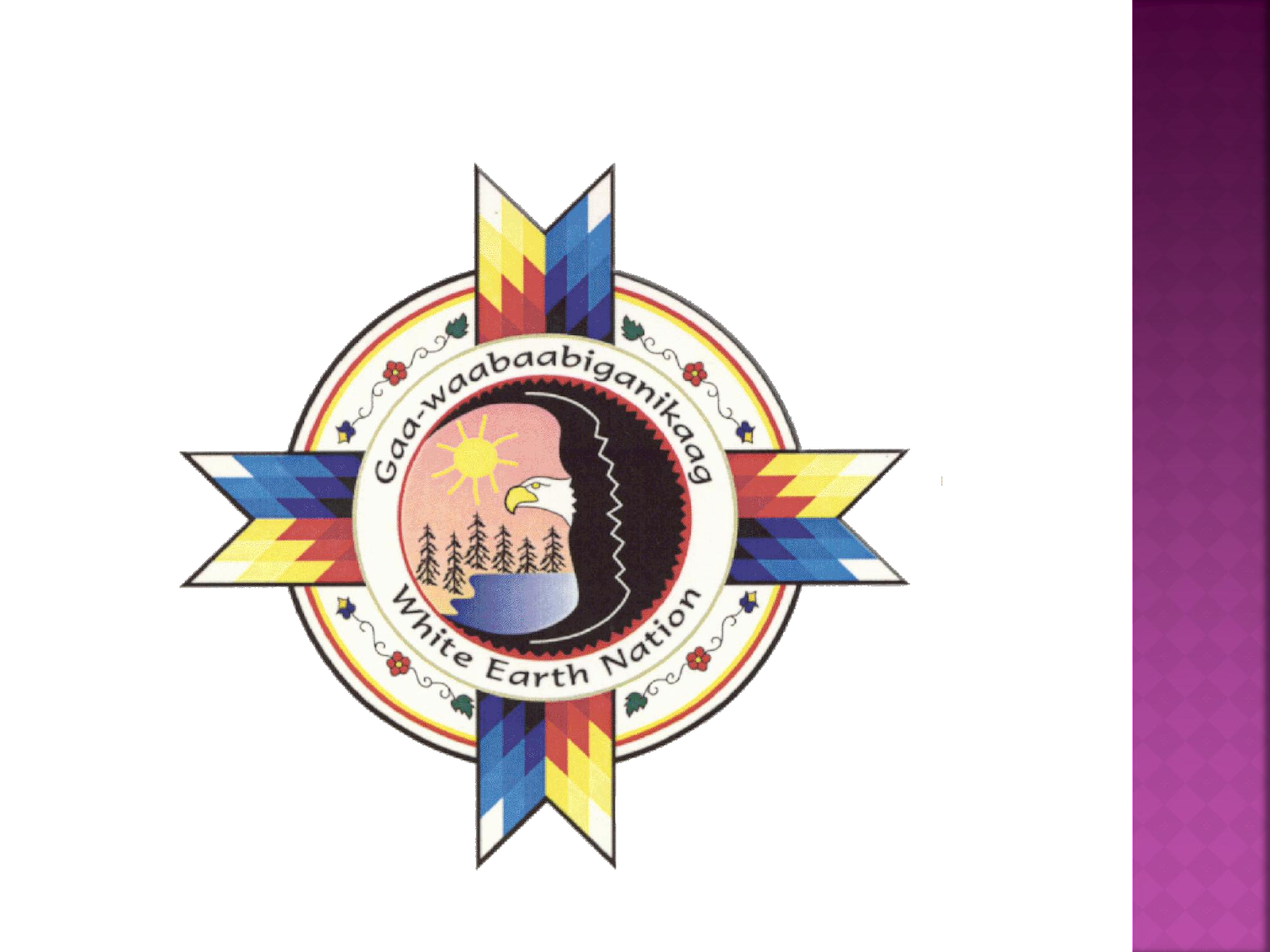#### TRIBAL LAW AND ORDER ACT OF 2010 PRE-TLOA

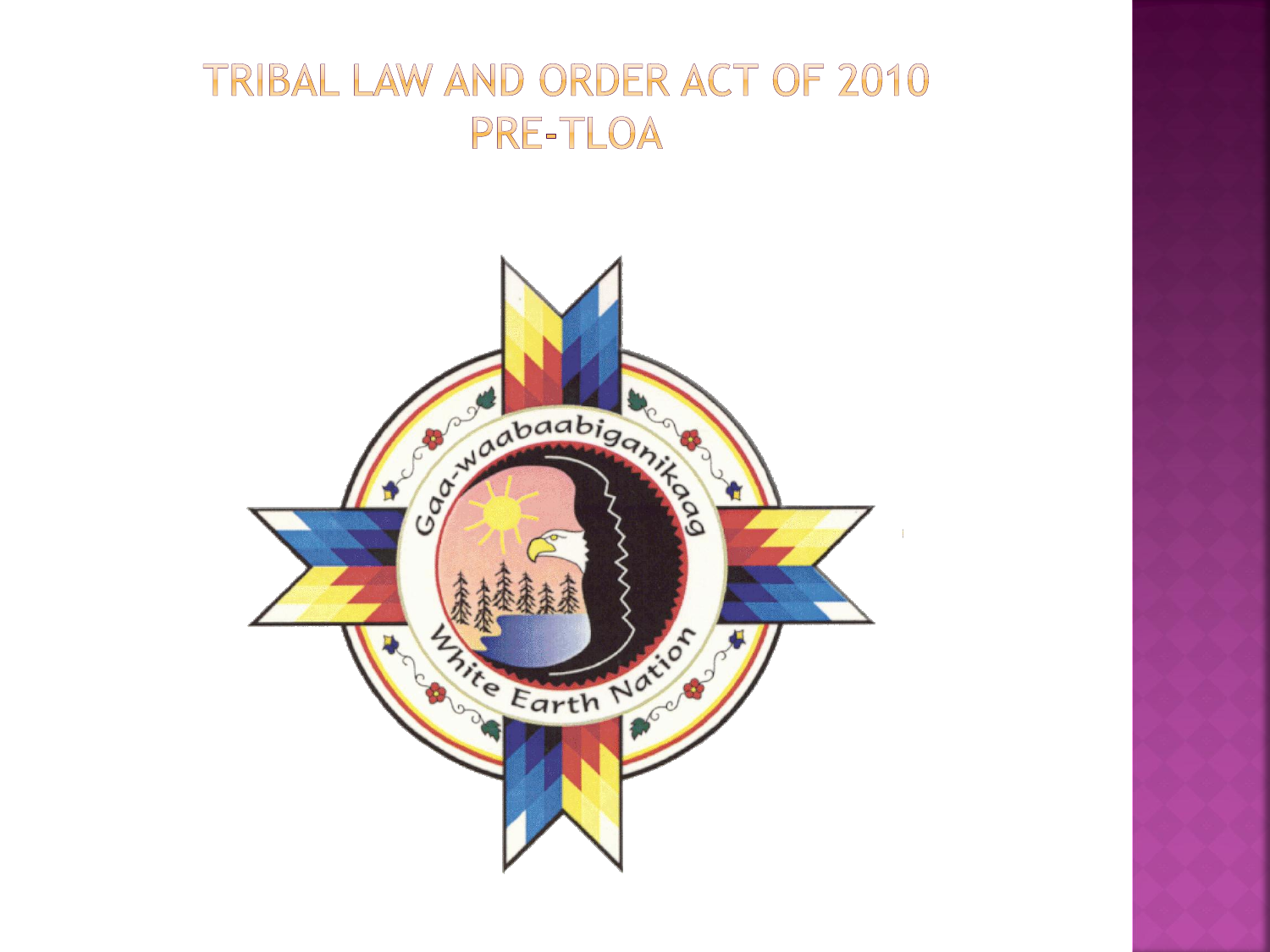# RANDY GOODWIN DIRECTOR OF PUBLIC SAFETY WHITE EARTH DEPARTMENT OF PUBLIC SAFETY 218-983-3285 EXT 5703 RANDYG@WHITEEARTH, COM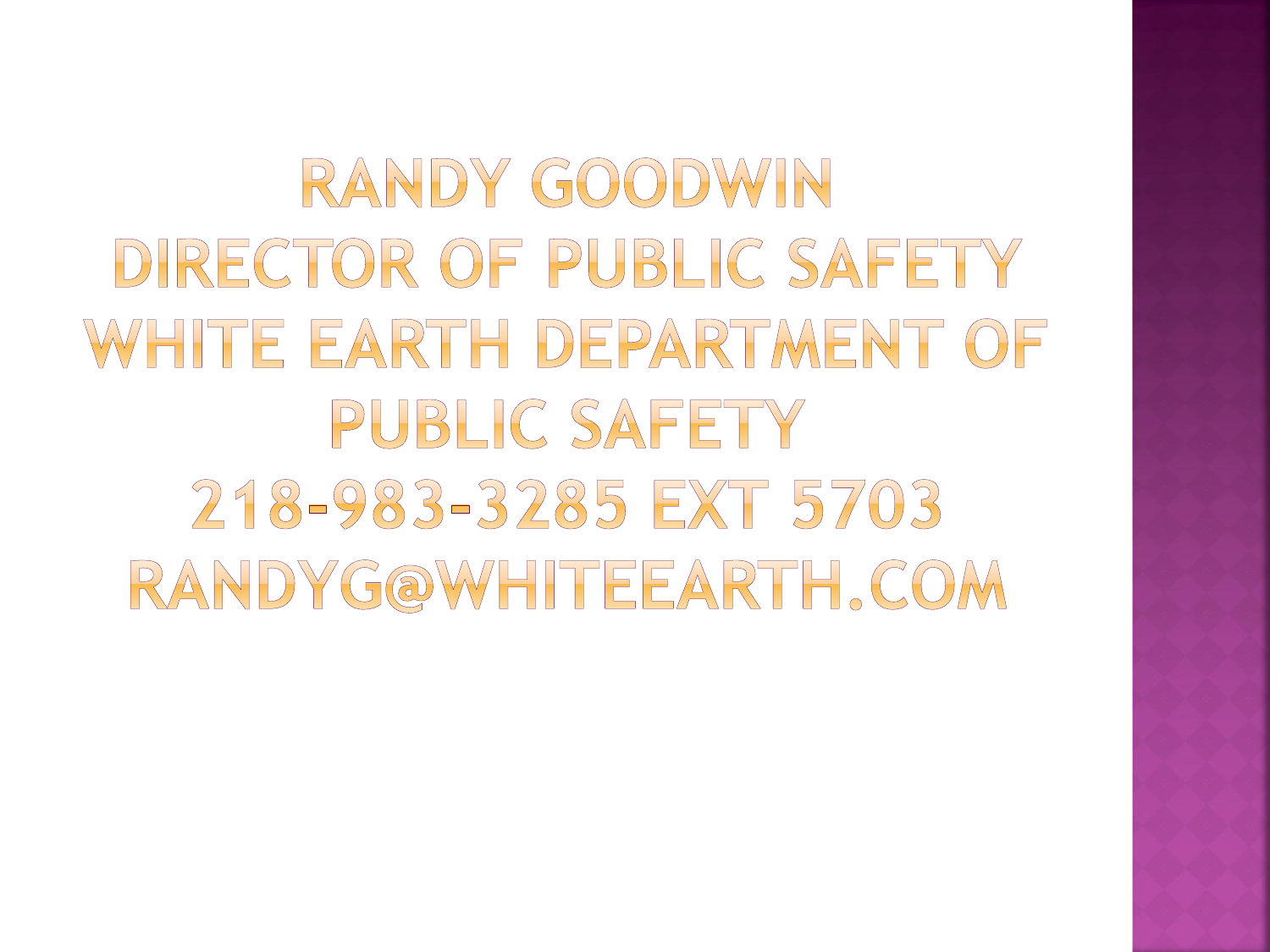# PRE-TLOA AND PRE-RANDY

- The White Earth Nation was working with the Bush Foundation.
- Seeking/Self-Educating the Governing body on the Retrocession Process as PL280 Nation.
- Educating the people of the White Earth Nation on the Retrocession Process.
	- **Some resisting from the local terrorists.**
	- A lot of people didn't understand the process or even cared.
	- **Example that a lot of people were not happy with** current Justice System.
	- **Change was wanted and needed.**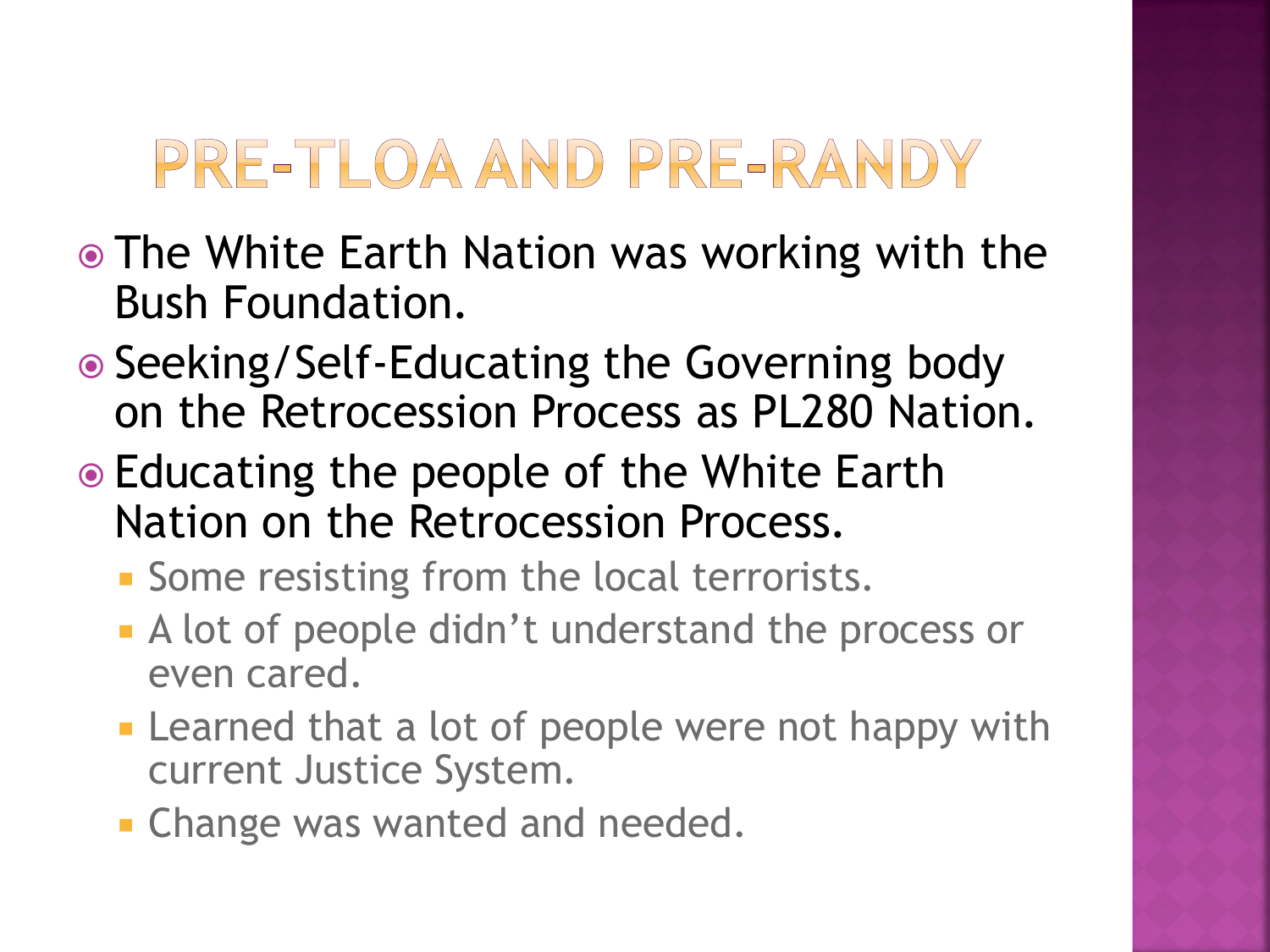### PRE-TLOA

- I was brought on as the Chief of Police.
	- **Tribal Council asked my opinion on Retrocession.**
- I was present at the last 2 presentations in the last 2 villages.
- Tribal Law and Order Act was close to being finalized.
- The Tribal Council asked for opinion on whether to pursue Retrocession or the TLOA.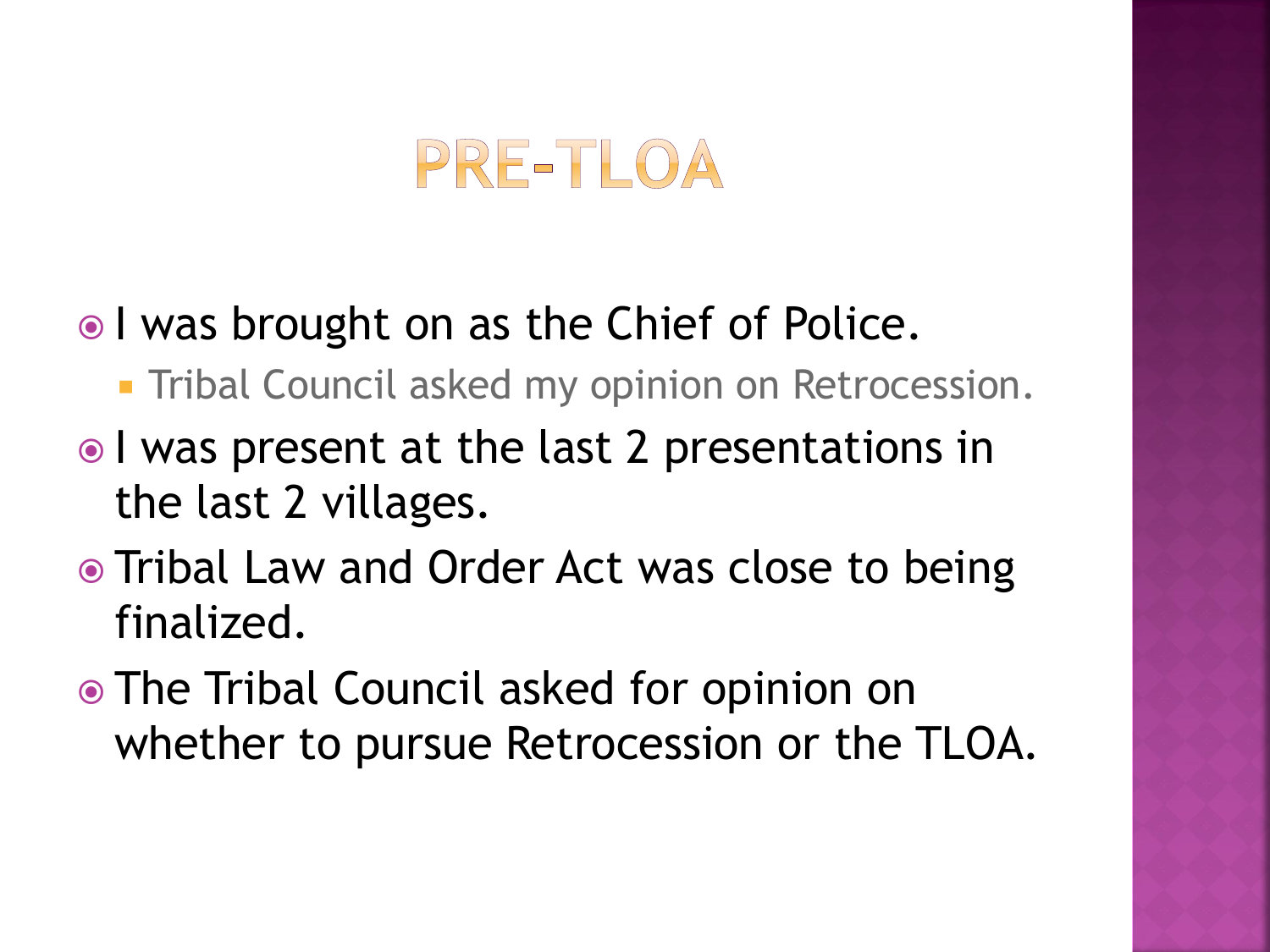

#### My recommendation was to pursue the TLOA.

- **If seemed like an easier process as compared to** the Retrocession Process.
- **The Police Department remained as State** Licensed Police Officers which had it's benefits.
- The Tribal Council motioned and approved the White Earth Nation moving forward with the TLOA process.
- Allowed me put together a Planning Committee.
- The Tribal Council reached out Jim Hamilton to assist in this process.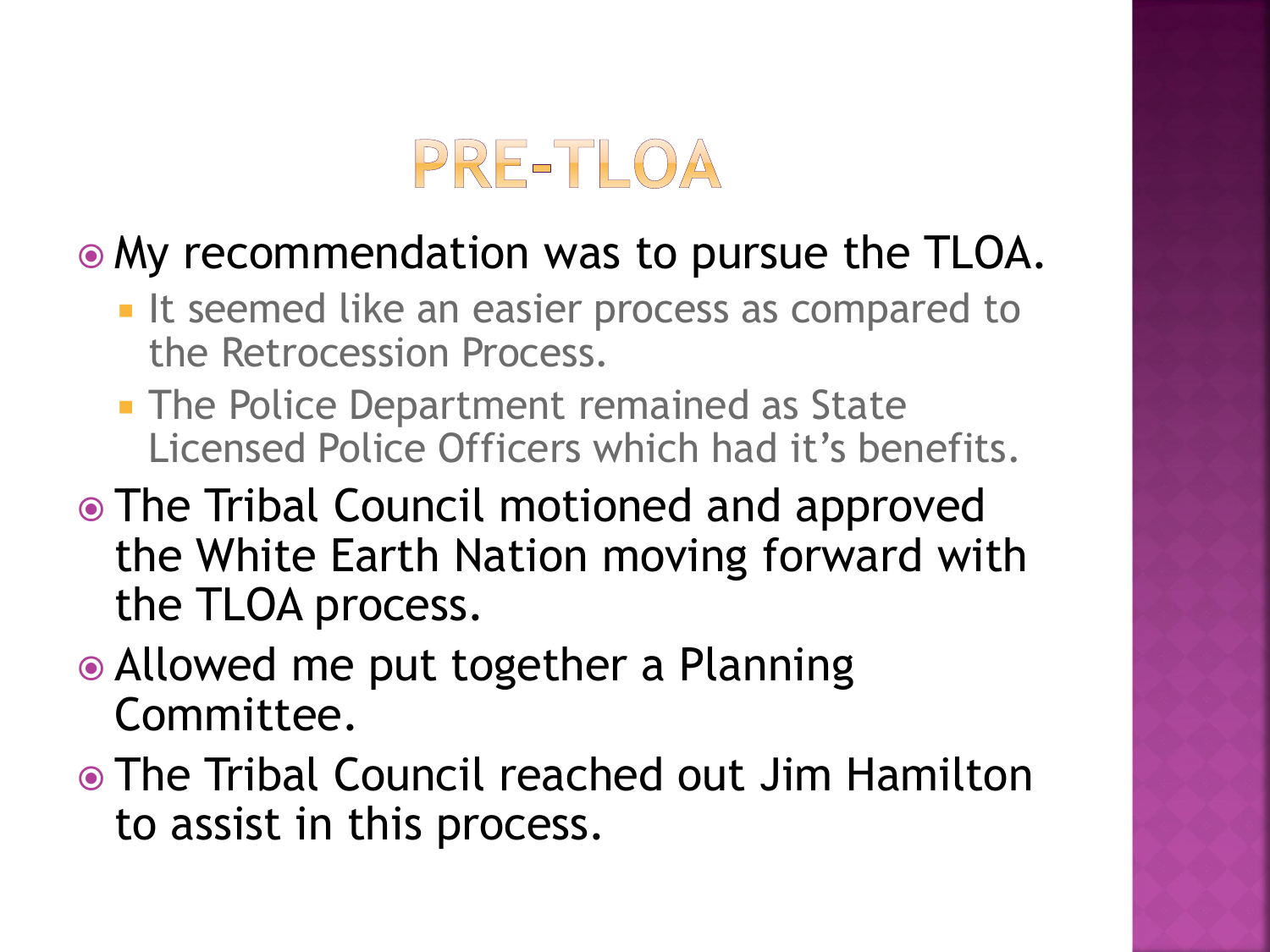

- Attorney Jim Hamilton was asked and agreed to assist the White Earth Nation in undertaking this process
- A Planning Committee was selected to set the wheels in motion
- The Planning Committee consisted of the following:
	- White Earth Tribal Attorney Jim Schlender
	- White Earth Tribal Court Administrator Lori Thompson
	- **Public Safety Director Randy Goodwin**
	- WEPD Administrative Sergeant Jeremy Cossette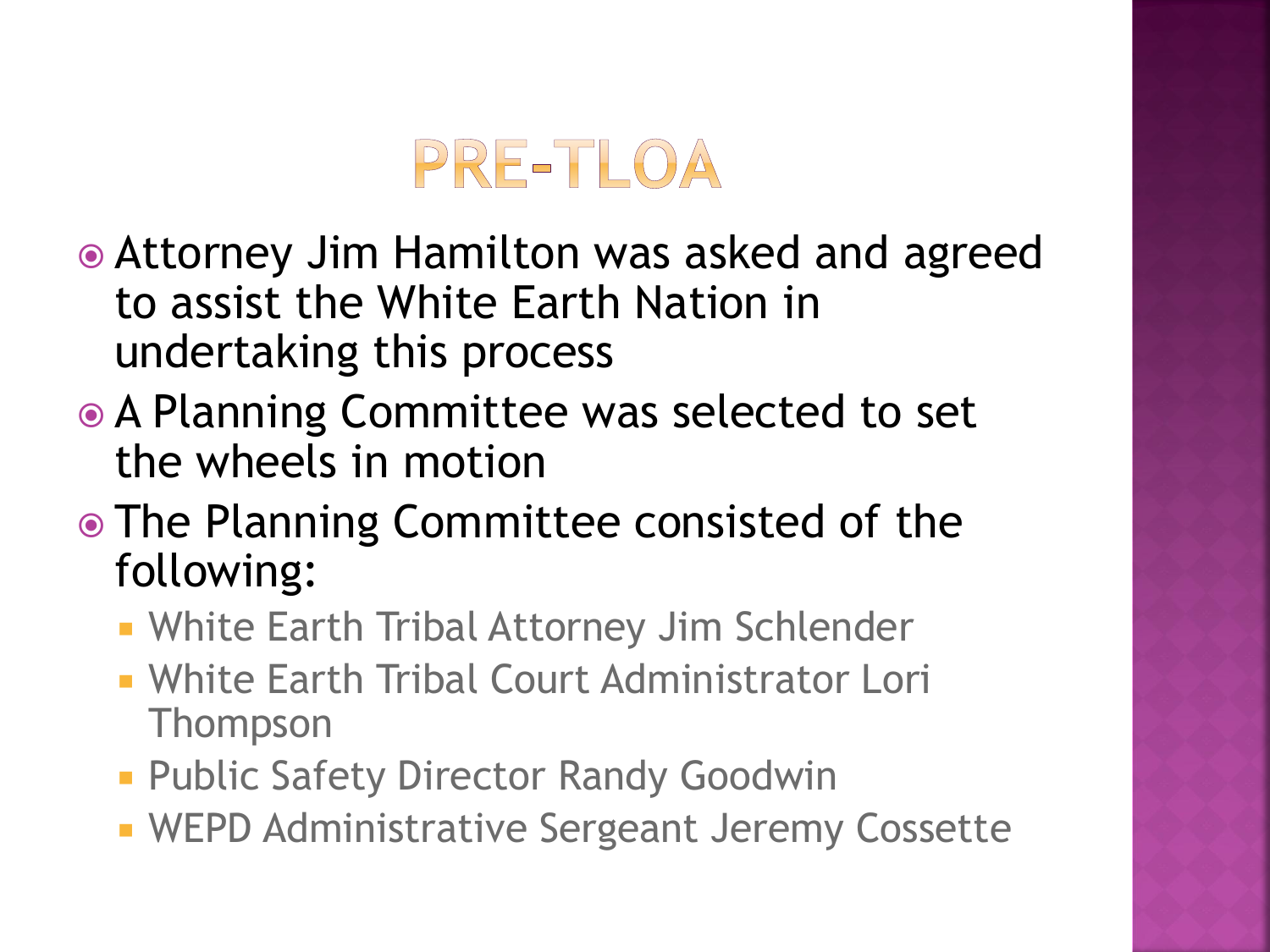## **MN STATUTE 626.93**

- **626.93 LAW ENFORCEMENT AUTHORITY; TRIBAL PEACE OFFICERS.**
- **Subdivision 1.Definition.**
- As used in this section, "tribe" means a federally recognized Indian tribe, as defined in United States Code, title 25, section 450b(e), located within the state of Minnesota, but does not include a tribe, band, or community described in section [626.91](https://www.revisor.mn.gov/statutes?id=626.91stat.626.91) or [626.92](https://www.revisor.mn.gov/statutes?id=626.92stat.626.92), or the Mille Lacs Band of Chippewa Indians for purposes of exercising law enforcement authority in Mille Lacs County only under section [626.90](https://www.revisor.mn.gov/statutes?id=626.90stat.626.90). Tribe includes the Mille Lacs Band of Chippewa Indians for purposes of exercising law enforcement authority on Mille Lacs Band of Chippewa Indians Reservation lands which lie outside of Mille Lacs County.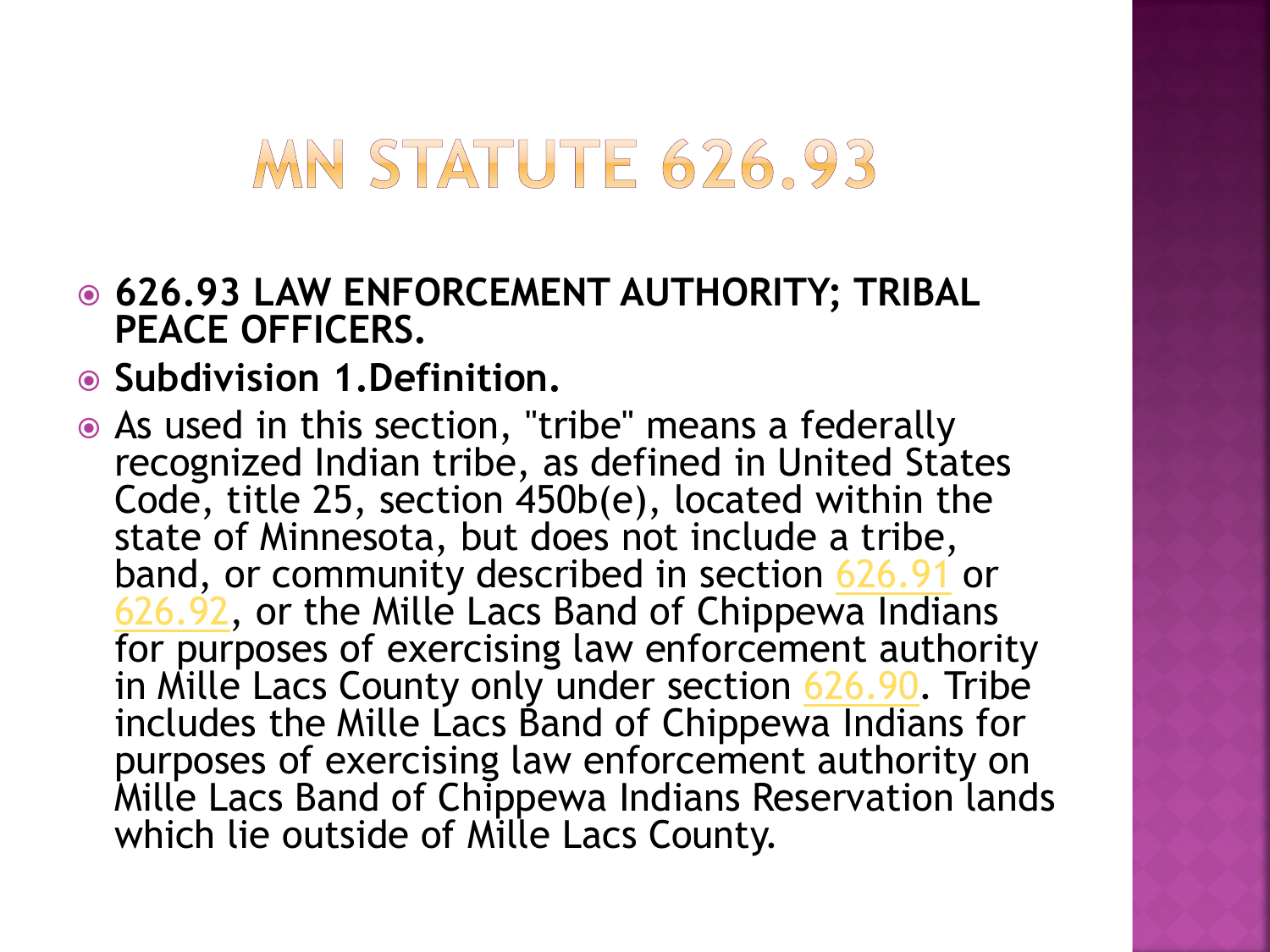- **Subd. 2.Tribal law enforcement agency requirements.**
- A tribe may exercise authority under subdivision 3 only if it satisfies the following requirements:
- (1) the tribe agrees to be subject to liability for its torts and those of its officers, employees, and agents acting within the scope of their employment or duties arising out of a law enforcement agency function conferred by section  $626.84$ , subdivision 1, paragraph (f), to the same extent as a municipality under chapter 466, and the tribe further agrees, notwithstanding section [16C.05, subdivision 7](https://www.revisor.mn.gov/statutes?id=16C.05stat.16C.05.7), to waive its sovereign immunity with respect to claims arising from this liability;
- (2) the tribe files with the Board of Peace Officer Standards and Training a bond or certificate of insurance for liability coverage with the maximum single occurrence amounts set forth in section [466.04](https://www.revisor.mn.gov/statutes?id=466.04stat.466.04) and an annual cap for all occurrences within a year of three times the single occurrence amount;
- (3) the tribe files with the Board of Peace Officer Standards and Training a certificate of insurance for liability of its law enforcement officers, employees, and agents for lawsuits under the United States Constitution; and
- (4) if the tribe's governing body has authorized its peace officers to enforce criminal laws within the boundaries of the tribe's reservation, the tribe agrees to be subject to section  $13.82$  and any other laws of the state relating to data practices of law enforcement agencies.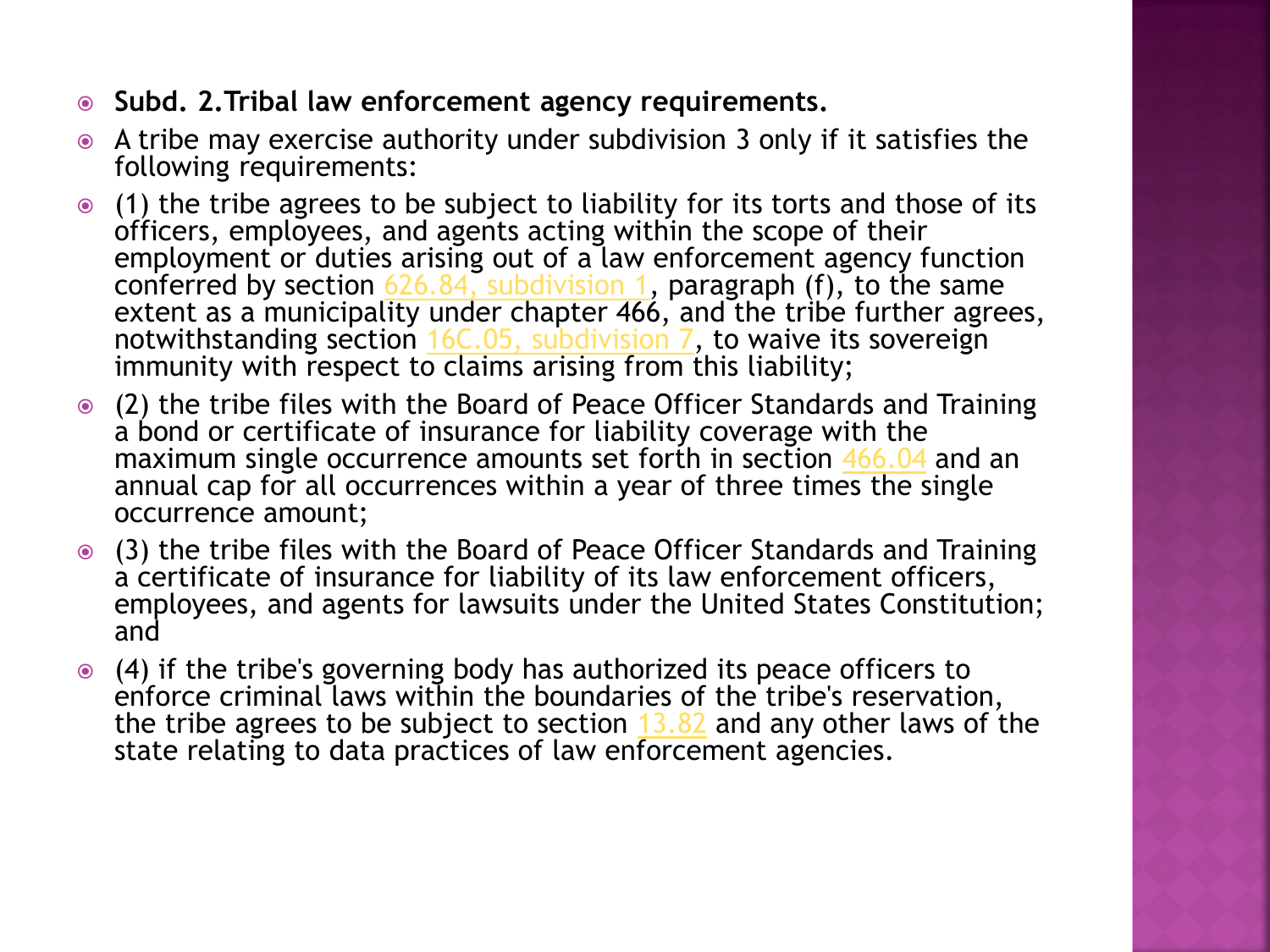- **Subd. 3.Concurrent jurisdiction.**
- If the requirements of subdivision 2 are met and the tribe enters into a cooperative agreement pursuant to subdivision 4, the tribe shall have concurrent jurisdictional authority under this section with the local county sheriff within the geographical boundaries of the tribe's reservation to enforce state criminal law.
- **Subd. 4.Cooperative agreements.**
- In order to coordinate, define, and regulate the provision of law enforcement services and to provide for mutual aid and cooperation, governmental units and the tribe shall enter into agreements under section  $471.59$ . For the purposes of entering into these agreements, the tribe shall be considered a "governmental unit" as that term is defined in section 471.59, [subdivision 1.](https://www.revisor.mn.gov/statutes?id=471.59stat.471.59.1)
- **Subd. 5.Effect on federal law.**
- Nothing in this section shall be construed to restrict a tribe's authority under federal law.
- **Subd. 6.Construction.**
- This section is limited to law enforcement authority only, and nothing in this section shall affect any other jurisdictional relationships or disputes involving a tribe or current reservation boundaries.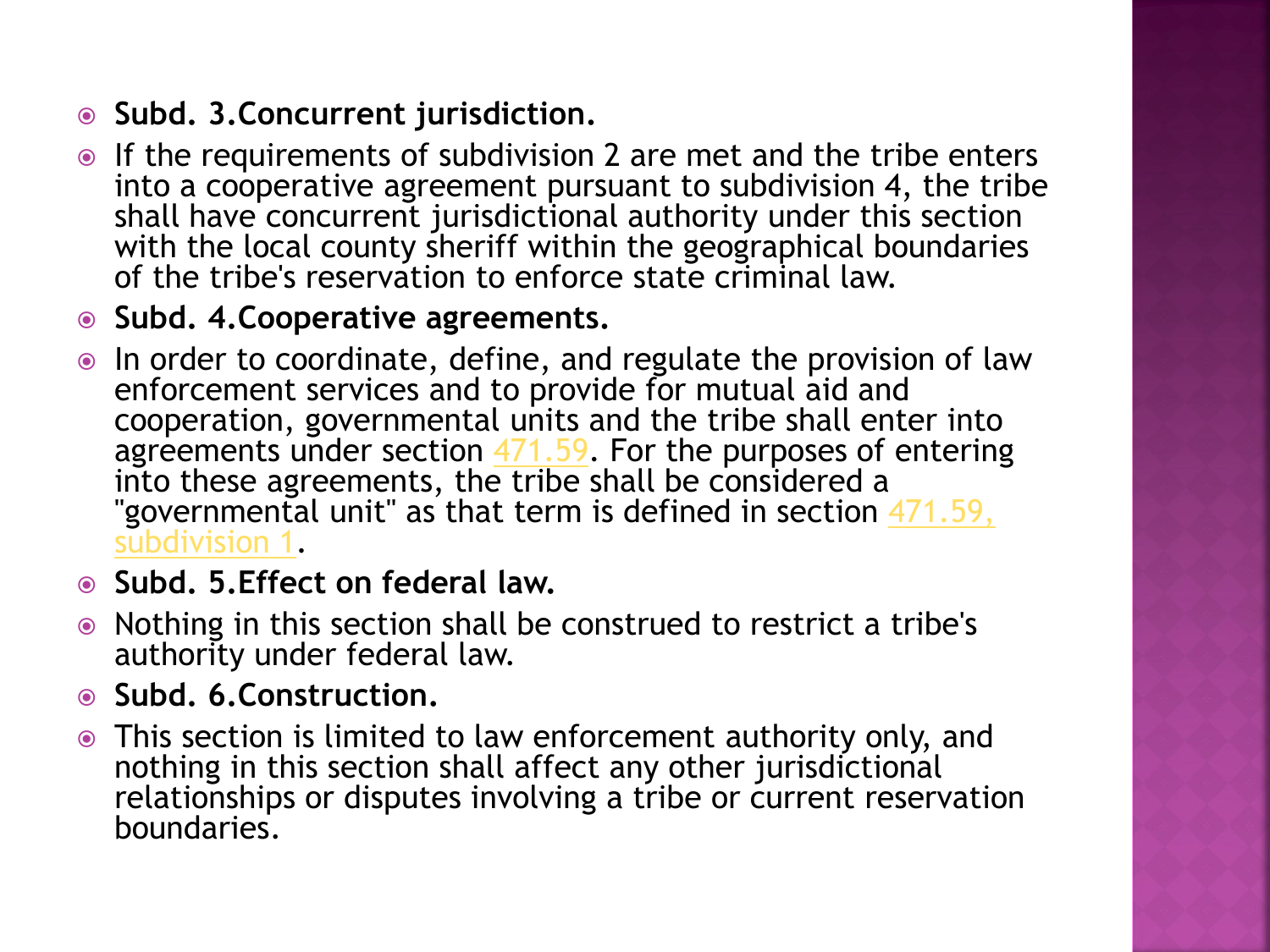

- White Earth Police Department was going through some changes and implementation under my tenure.
- Operating under 3 separate Law Enforcement Cooperative Agreements with the 3 County Sheriff's Departments that had jurisdiction on the White Earth Nation.
- None of the Agreements were the same which led to a complex maze to work through.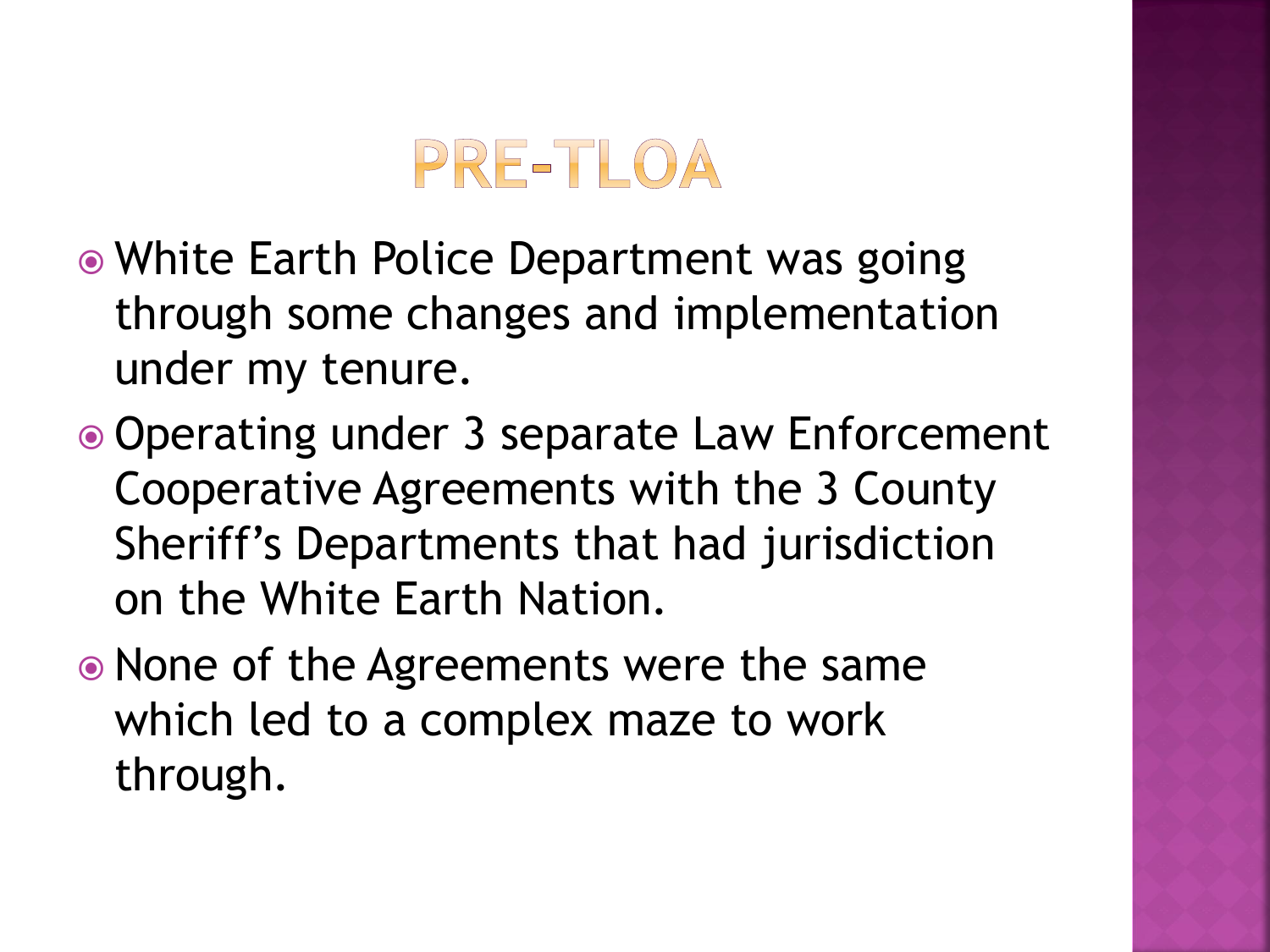### PRE-TLOA

- The 3 Sheriff's Departments appeared to have little or no confidence in the White Earth Police Department.
- Calls and response from the Sheriff's Departments needed to improve in Indian Country.
- Prosecution from the County Attorney's Offices needed improvement.
- Crimes of Violence and "Street Justice" was rising.
- **■** Building the trust and confidence between the Tribal Police and our people was very difficult.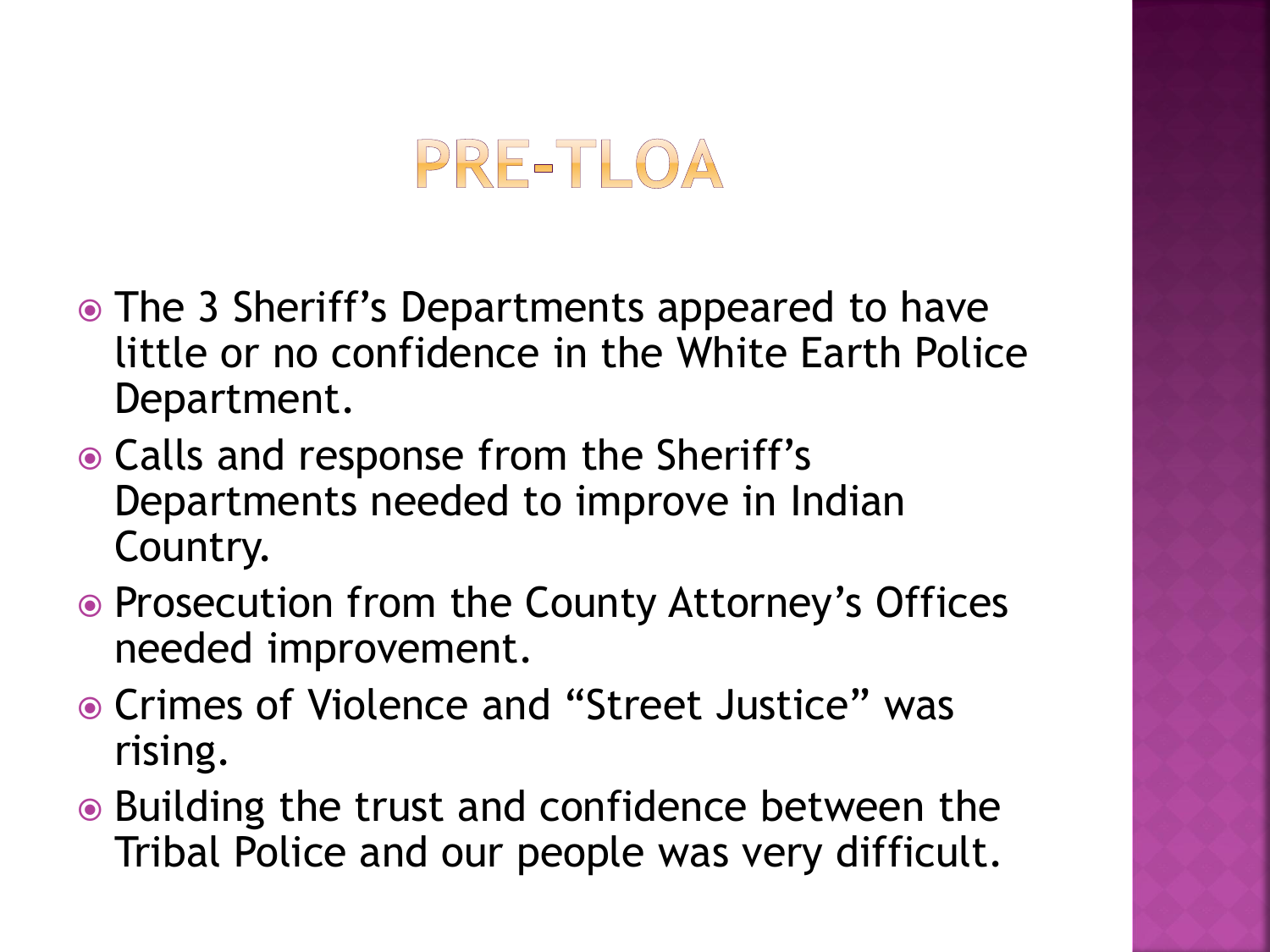## PRE-TLOA

- WEPD started to document cases involving SA/DV, Violent Crimes, ICR's, CFS's, etc.
- WEPD started to document cases the same type of cases that were submitted to the County Attorney's Offices for charging.
- We discovered that some cases were not being charged or dropped for many different reasons.
- Part of the documentation was for a Correctional Feasibility Grant.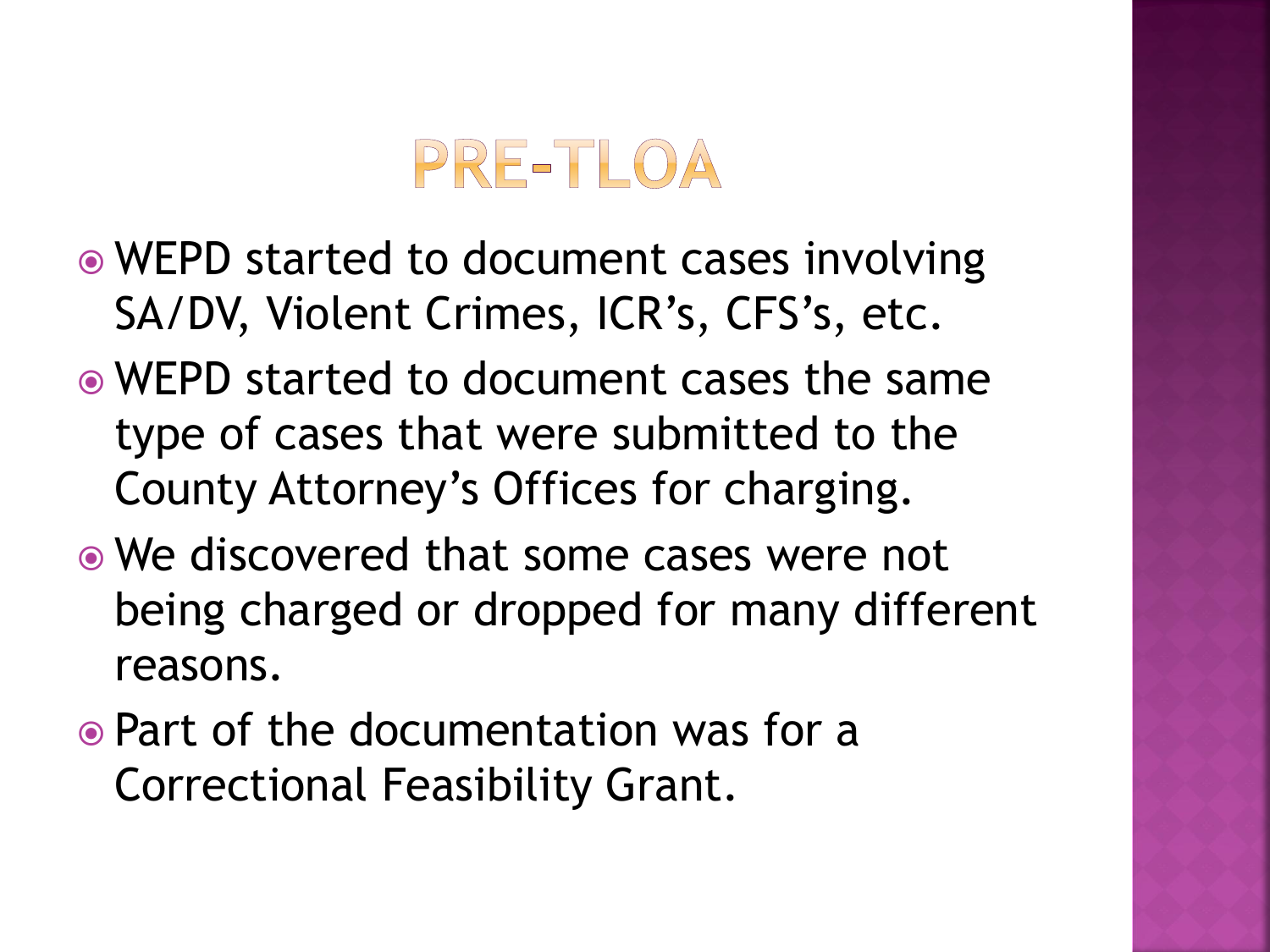

- We had some serious issues with 1 County Sheriff's Department.
	- **Secure radio channel that used on calls.**
	- **Sending Deputies to high risk calls with no back** up due because WEPD didn't know of the call.
	- **Failed to notify WEPD of a missing person on New** Eve's.
- We had a protest and lacked support from another Sheriff's Department and County Attorney.
- Appeared to lack support from the District Court.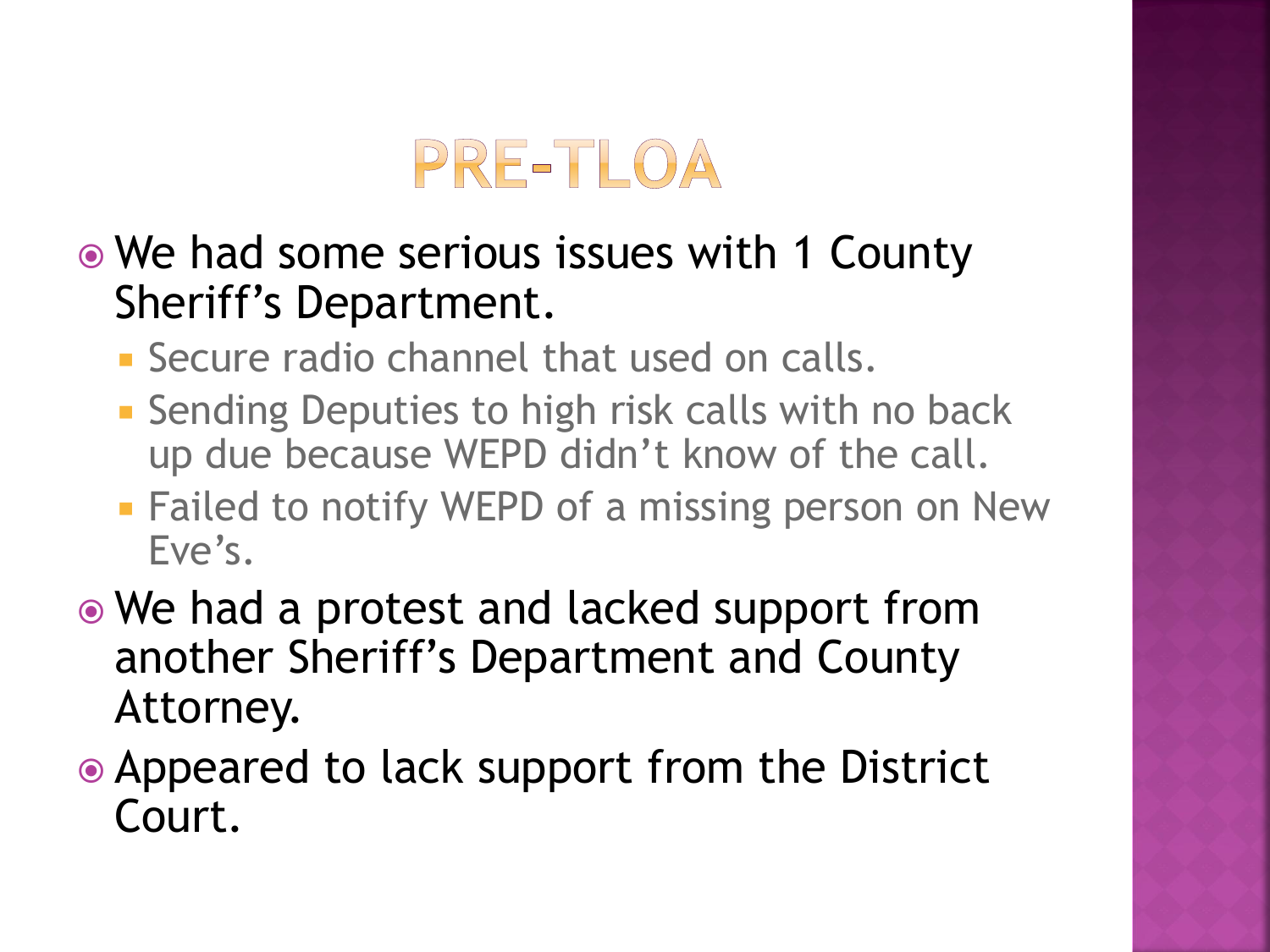

#### I still continued to build the Police Department.

- **New hires.**
- **Rank Structure.**
- **Equipment.**
- **Training.**
- **Investigators.**
- **Professional Standards.**
- **Uniform appearance.**
- **Department brand and motto.**
- **Officer accountability.**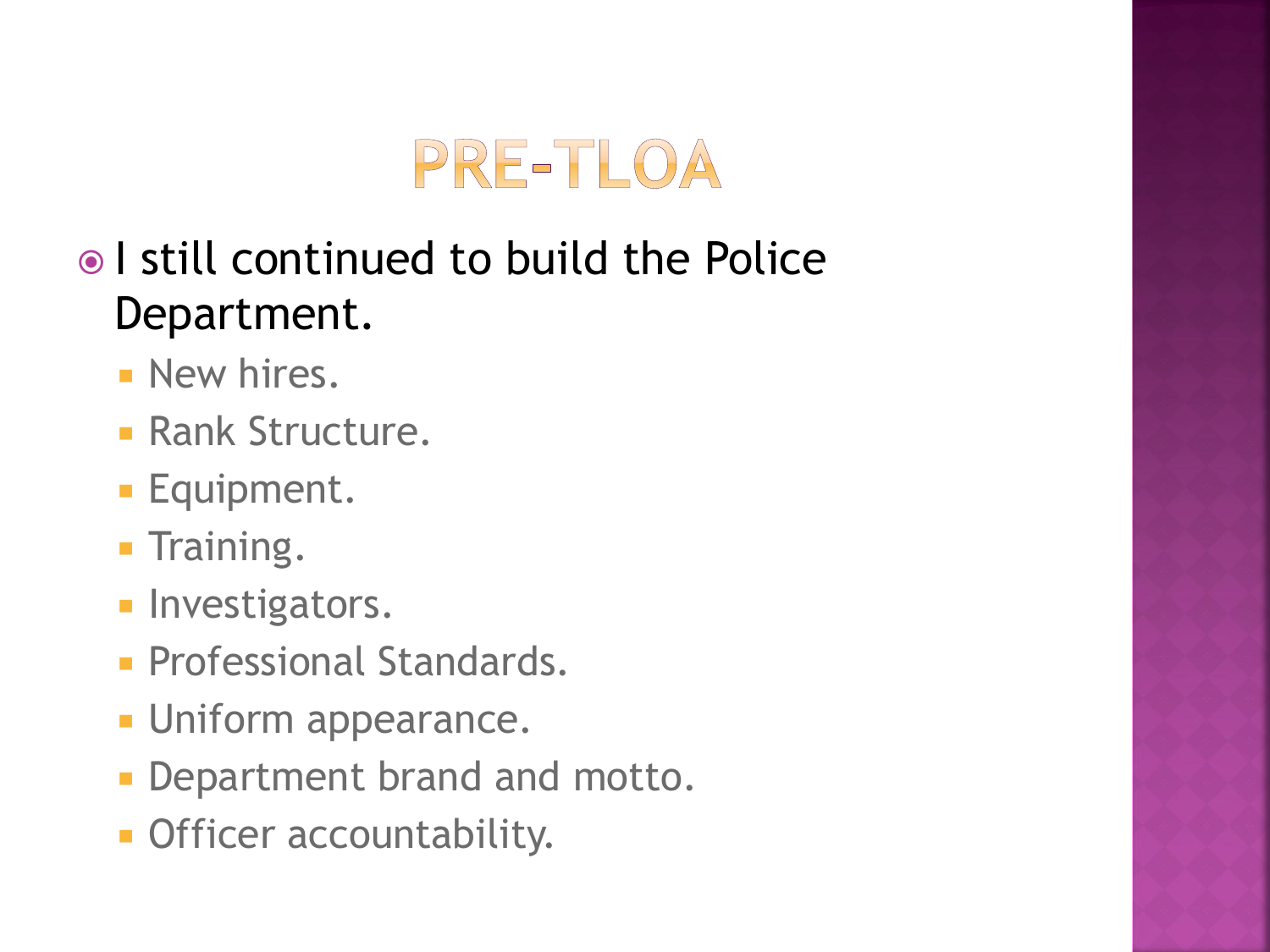## PRE-TLOA

- I had the mindset of working with the Sheriff's.
- **■** But I was willing to go over, around or through them to progress the Police Department.
- Soon, the "Road Grunts" from our partners started to see the improvements and make comments to their supervisors and their Sheriff's on the improvements of WEPD.
- City of Mahnomen contrated with WEPD for Police Services.
- Word got out the WEPD was a progressive and professional Police Department.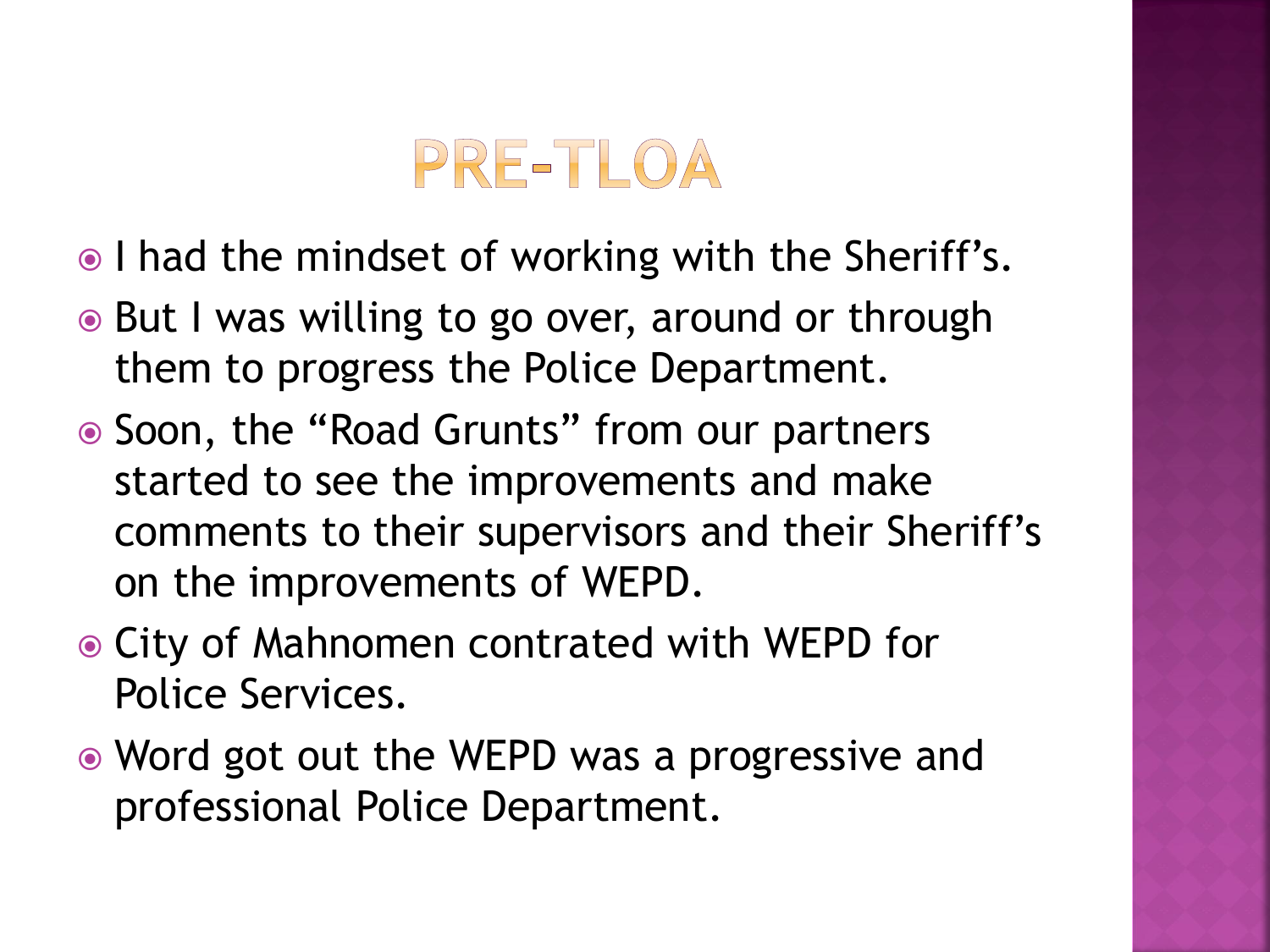

- The MN US Attorney started to invite the Tribal Chiefs of Police to a quarterly meeting.
	- **This was outlined in the TLOA.**
- The Chiefs of Police met with the Federal Law Enforcement Agencies and the Staff of the US Attorney.
- The Chiefs of Police were allowed to discuss issues that were happening in their jurisdictions.
- Seemed to be the same trend of "concerns".
	- **IF Ironic that this trend is resonated throughout all** Indian Country
- These meetings continue to this day.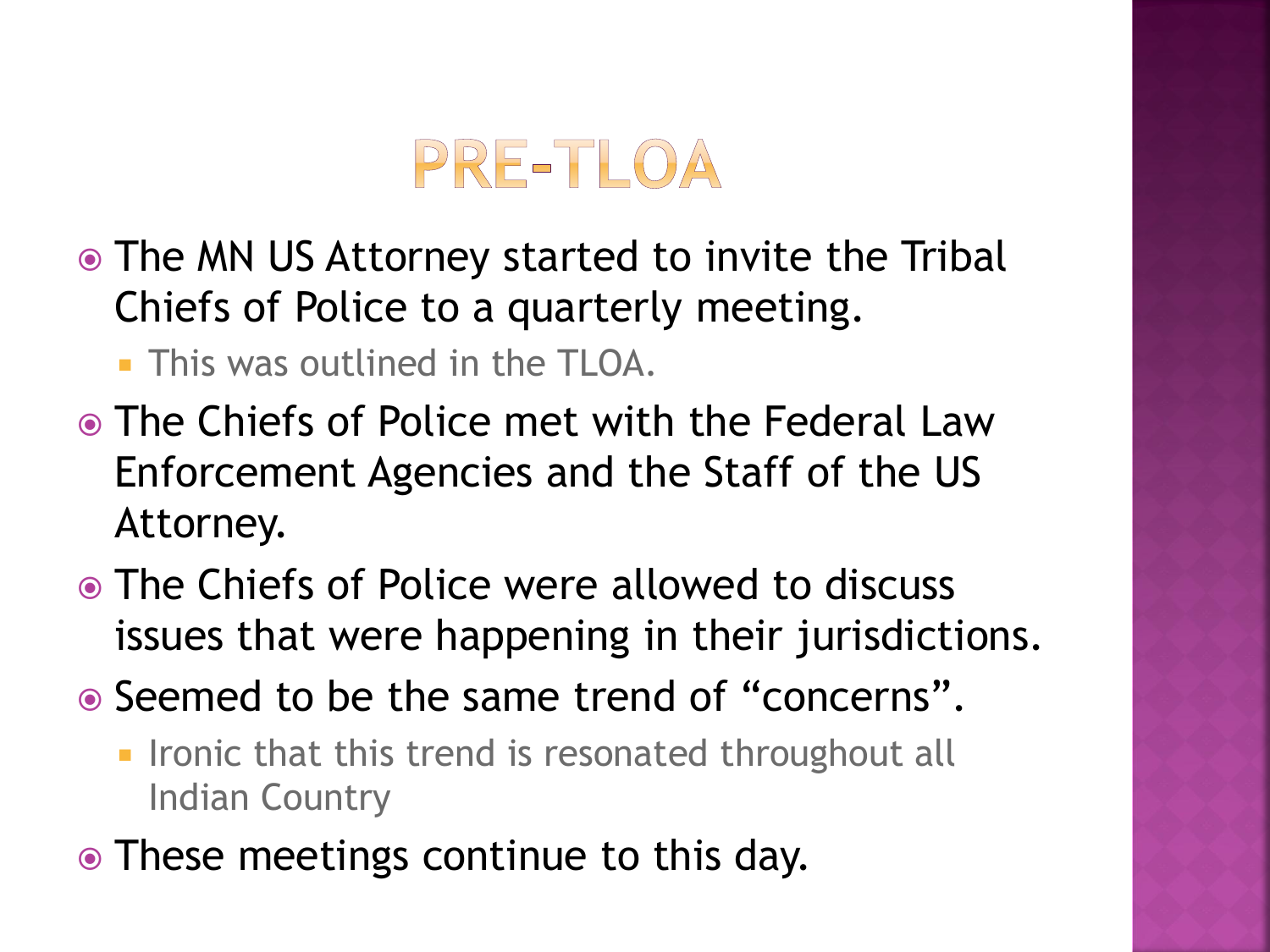#### TRIBAL LAW AND ORDER ACT OF 2010 **APPLICATION PROCESS**

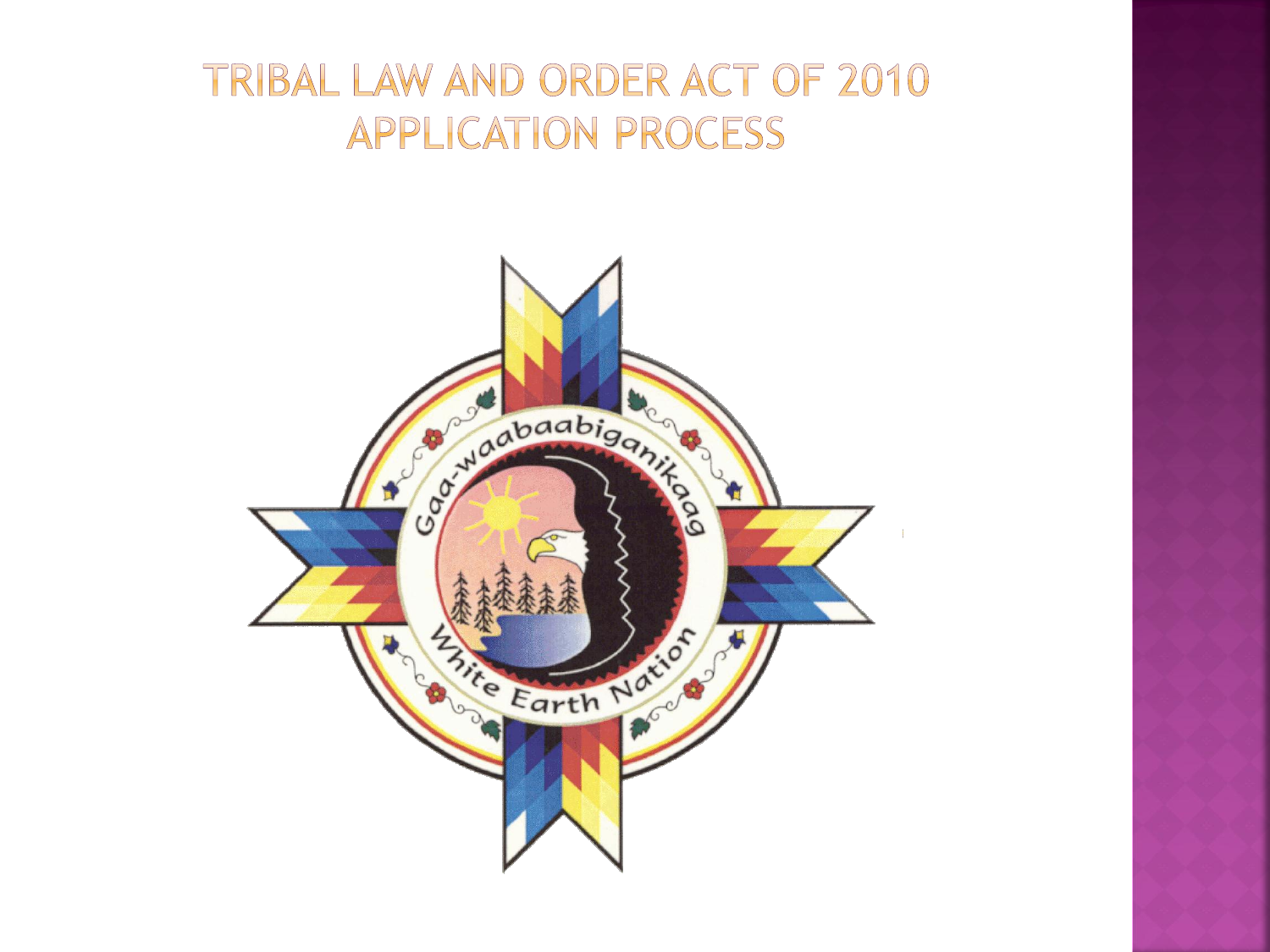

- The White Earth Nation submitted our application to the US Department of Justice.
- Asking for Assumption of Concurrent Federal Jurisdiction.
- Section 221 of the TLOA.
- Attorney Jim Hamilton took the lead in the application process.
- Traveled to Washington, DC to meet with Tracy Toulou as part of the official "Consultation".
	- **Tribal Chairwoman, Executive Director, Jim** Hamilton and myself.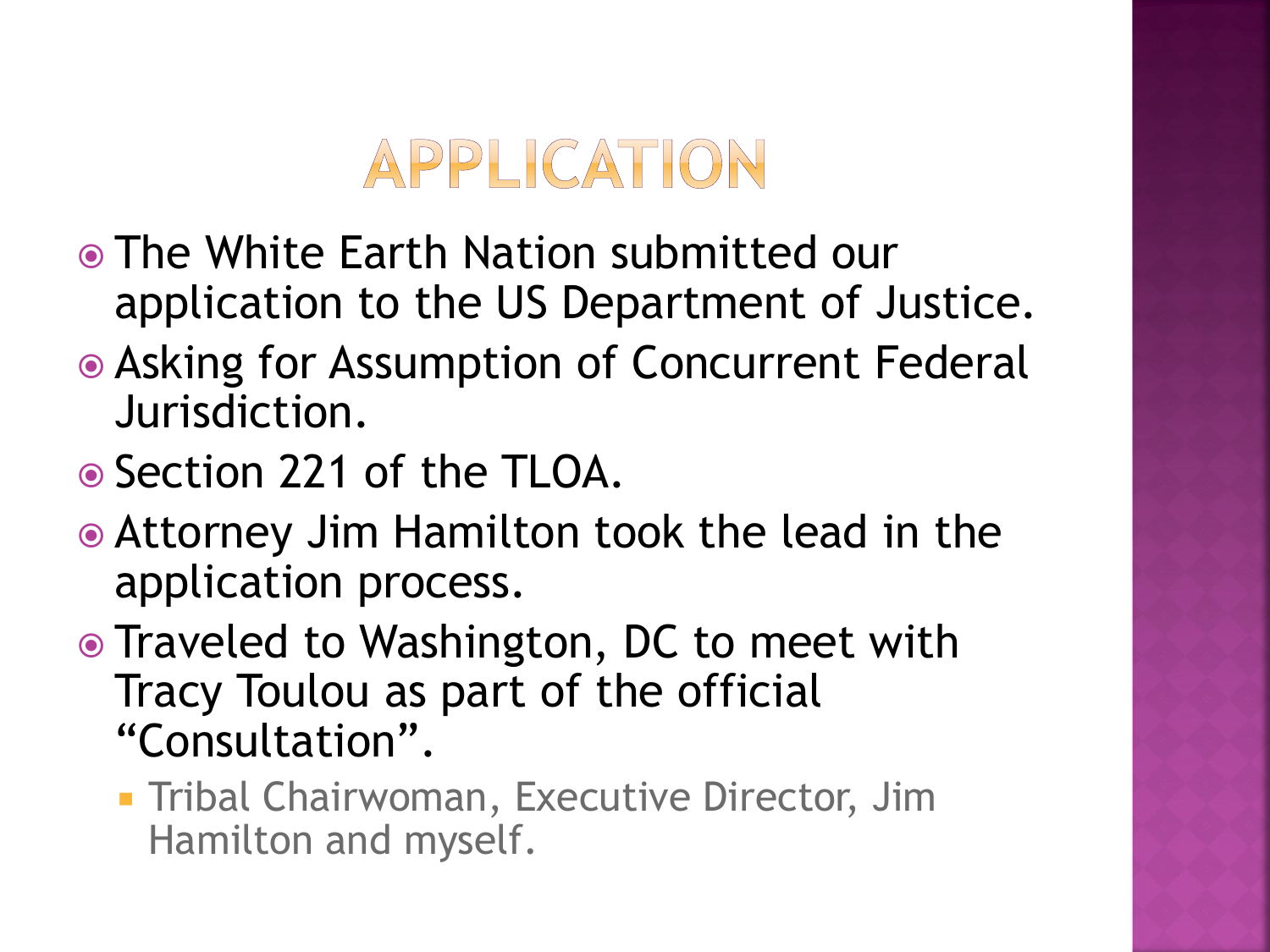# APPLICATION CONTENTS

- Administrative letter from Tribal Chairwoman Erma Vizenor
- Executive Summary
- Resolution from Tribal Council approving the request
- Revised Constitution and Bylaws of the Minnesota Chippewa Tribe
- Organization Charts of the White Earth Department of Public Safety and the White Earth Tribal Court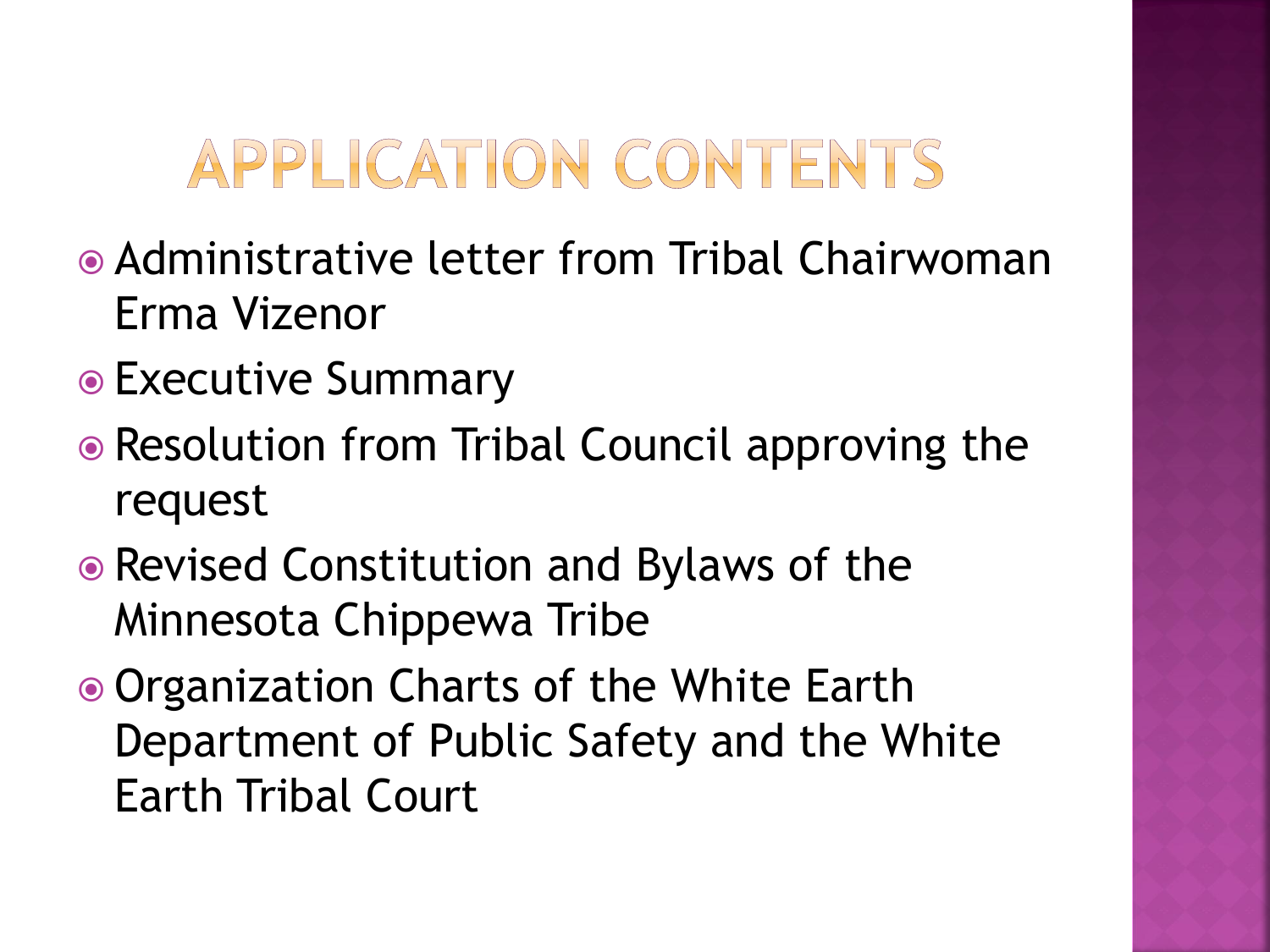# APPLICATION CONTENTS

- White Earth Police Department Resources
- 2010 Major Crimes Statistics on the White Earth Nation
	- Arrest/Non-Arrest/Presented to County Attorney
- 2010 Traffics Stops & DUI Arrests on the White Earth Nation
- Proposed White Earth Correctional Facility Bed Plan
- Preliminary Estimate of Construction & Other Initial Costs for the White Earth Correctional Center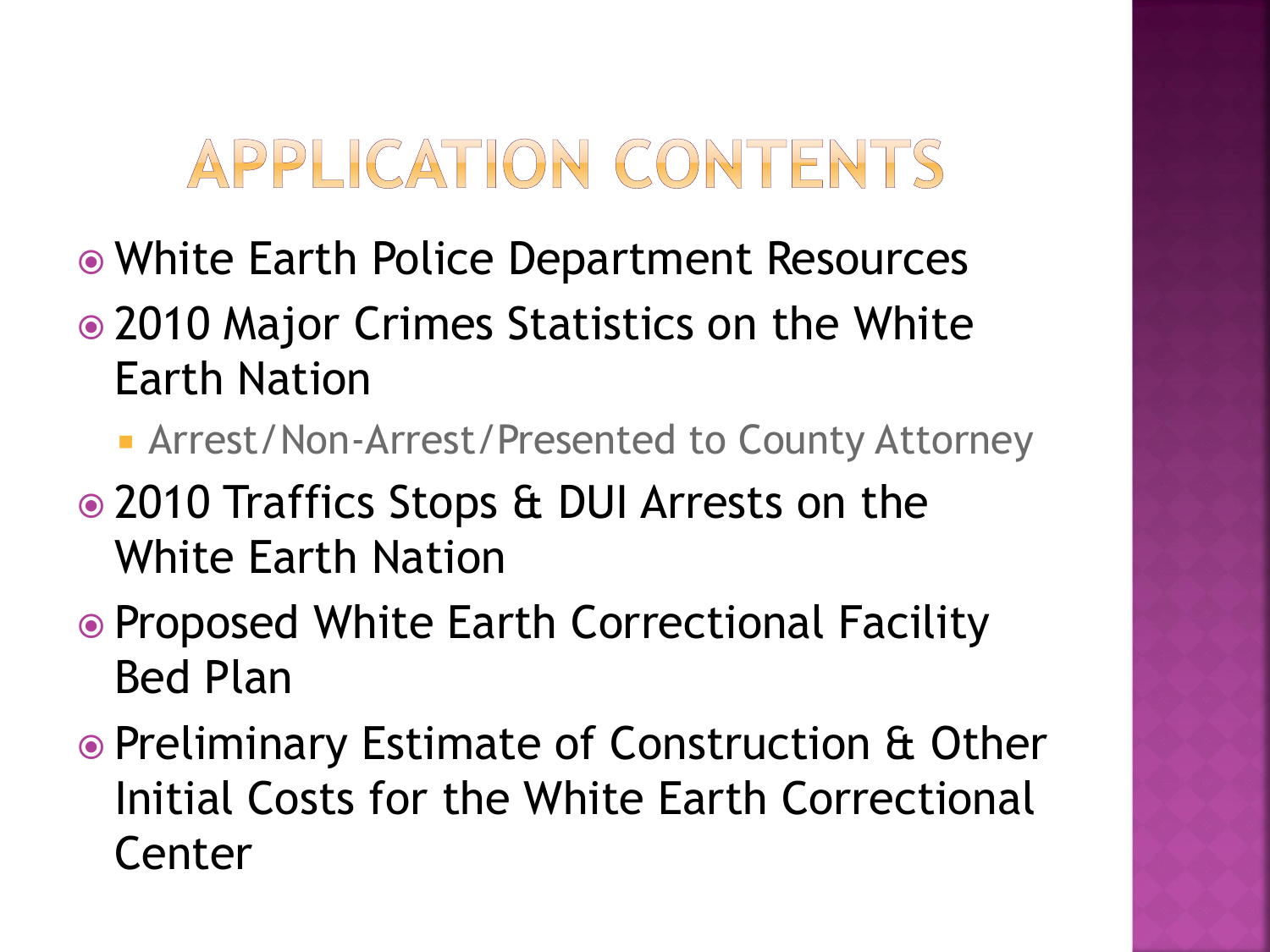# APPLICATION CONTENT

- Space Needs and Preliminary Footprint Requirements
- White Earth Correctional Facility Staff Needs
- White Earth Correctional Facility Estimated Personnel Costs
- White Earth Correctional Operations Budget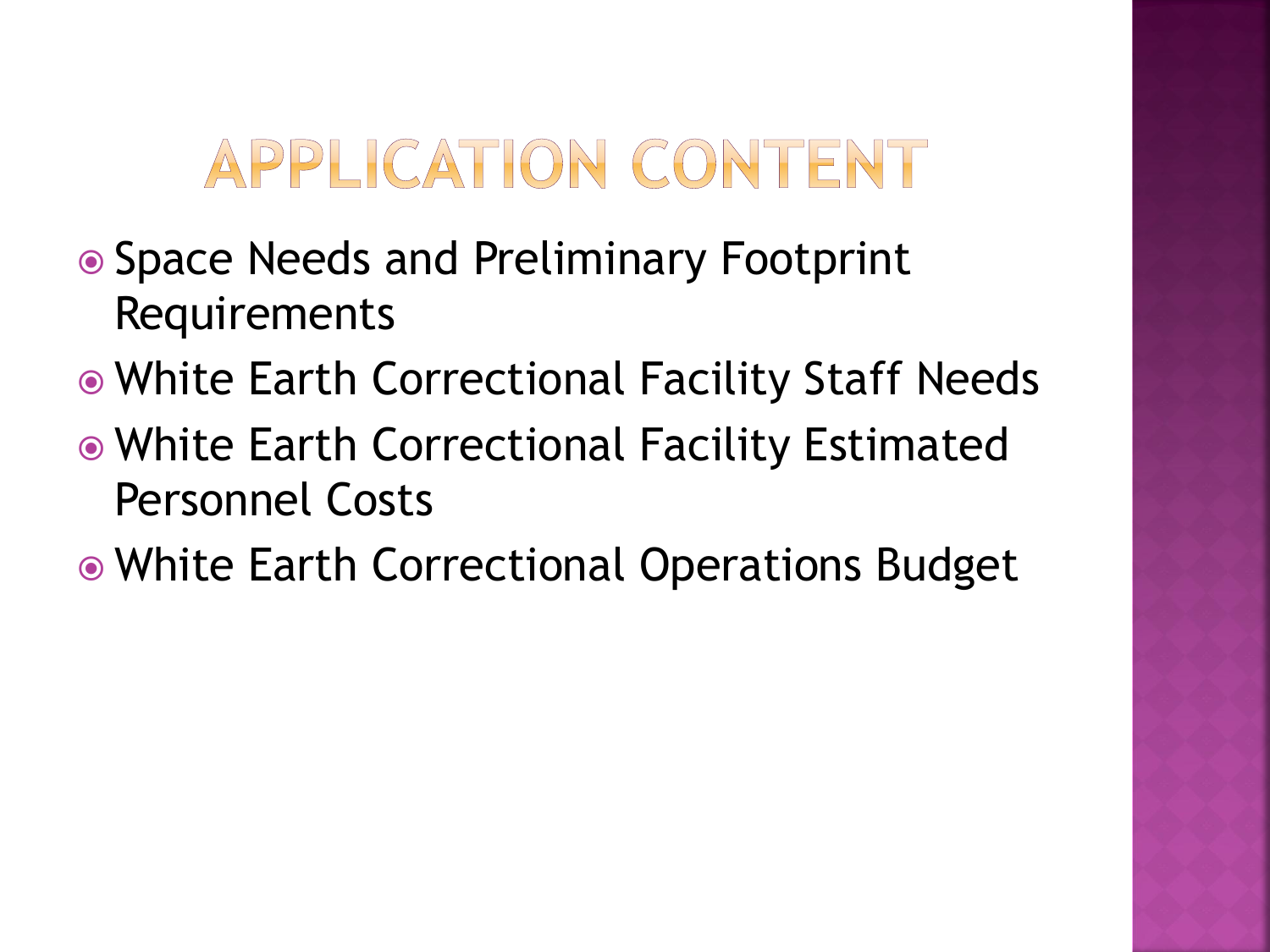# **SITE VISITS**

- During the application process the White Earth Nation was visited by numerous Federal Law Enforcement Agencies.
	- **Federal Bureau of Investigation** 
		- Local level, district level and DC level
	- **US Marshall Service**
	- $\blacksquare$  DFA
	- **Homeland Security**
	- **US Probation**
	- $\blacksquare$  BIA
		- District level and DC level
		- Department evaluation was conducted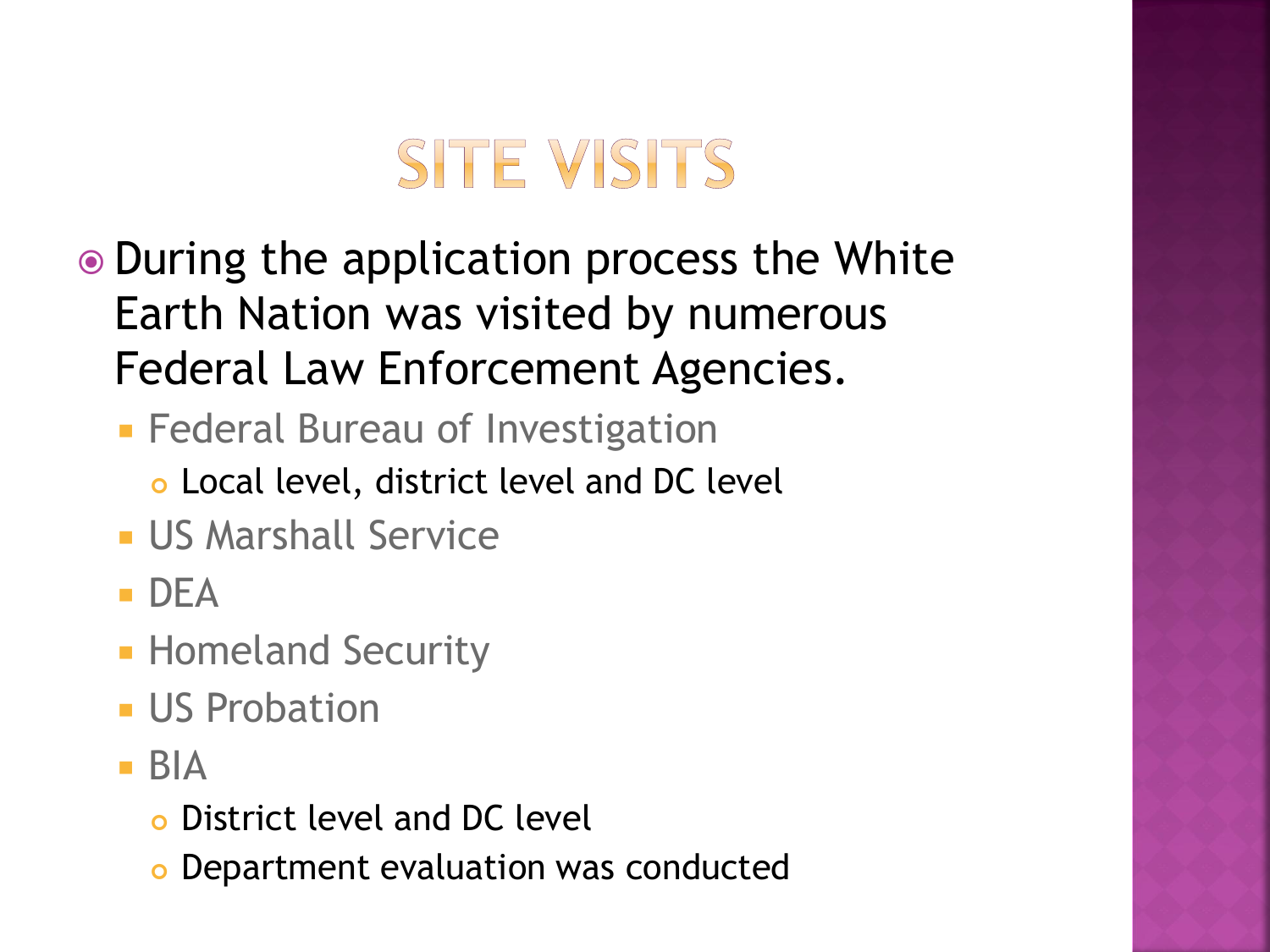# NOTIFICATION LETTERS

- Many letters and emails were sent back and forth between Jim Hamilton and many other people.
- Numerous Notification Letters of the White Earth Nation's request were sent to the following Federal, State, County, Local and Tribal Agencies:
	- **Bureau of Alcohol, Tobacco, Firearms and Explosives**
	- **Federal Bureau of Investigation**
	- **Drug Enforcement Administration**
	- **United States Marshal Service**
	- **United States Attorney for Minnesota**
	- **BIA Office of Justice Services**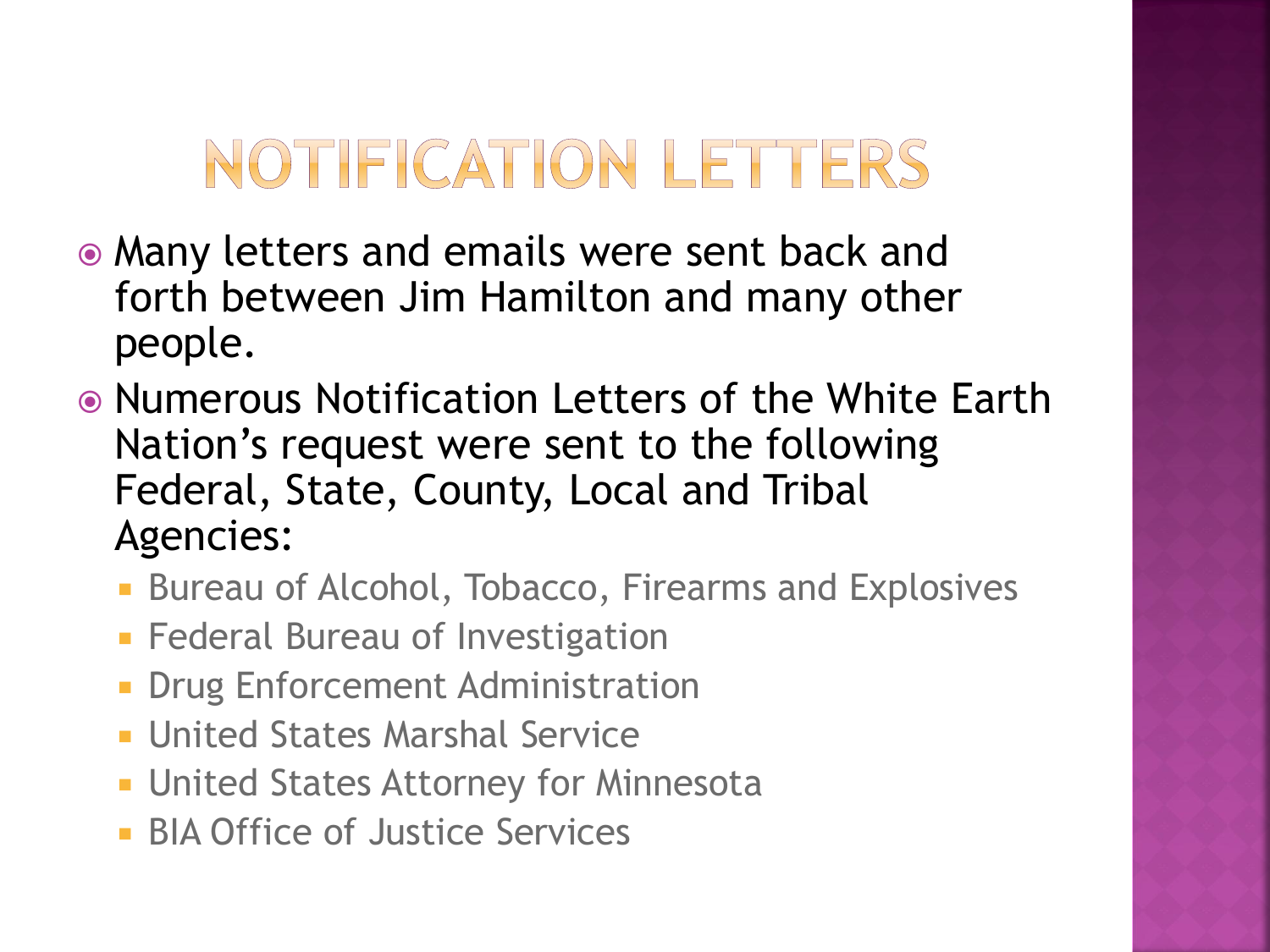# NOTIFICATION LETTERS

- **United States Department of Homeland Security**
- **COPS Office**
- **Office of Justice Programs**
- **Minnesota Governor Mark Dayton**
- **Minnesota Bureau of Criminal Apprehension**
- Becker, Clearwater and Mahnomen County Sheriffs'
- **Becker, Clearwater and Mahnomen County** Attorneys'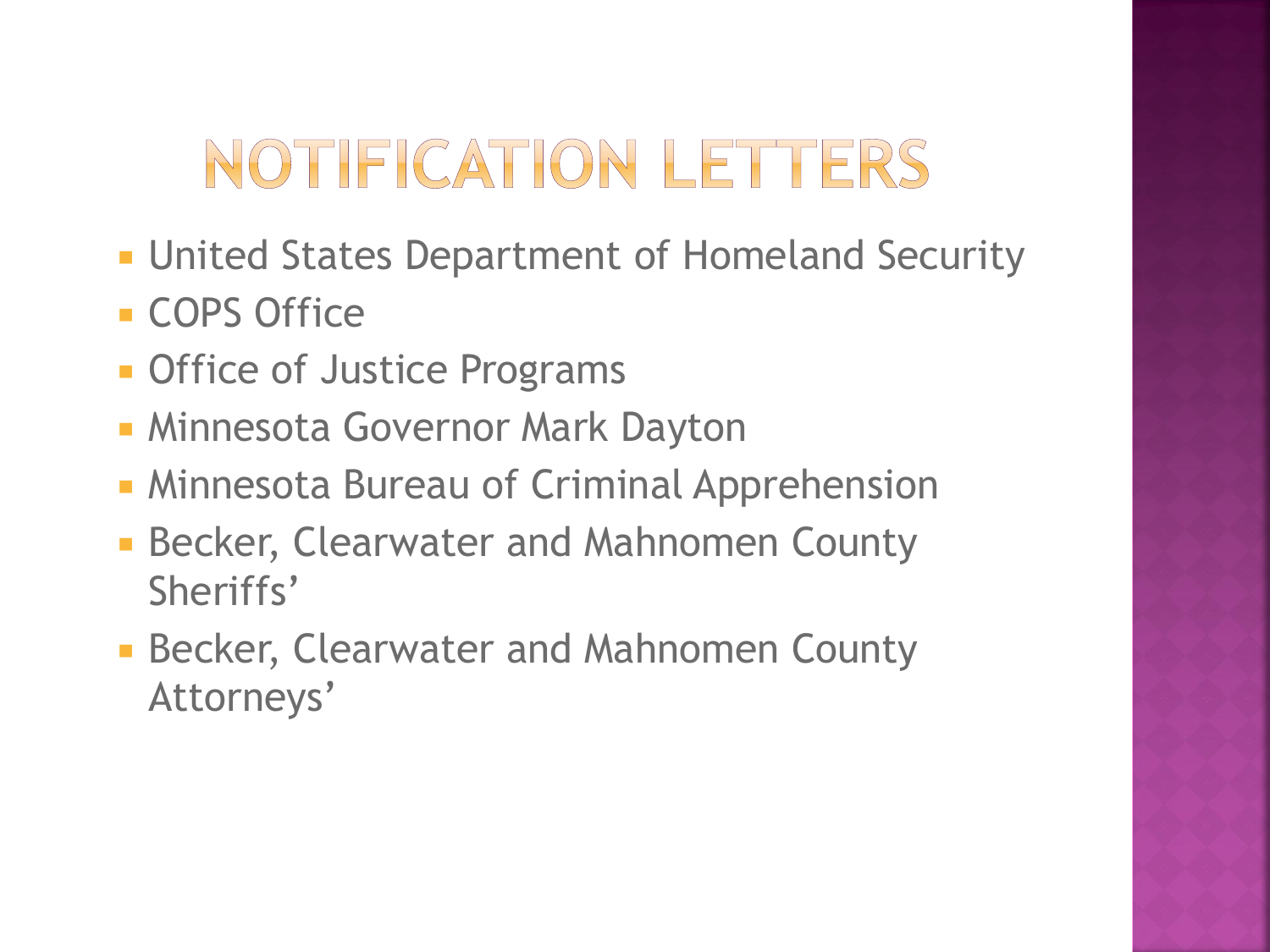# PILOT PROJECT(S)

- Minnesota Department of Public Safety Office of Justice Programs
	- **Initiated a Justice Pilot Project in an effort to** bridge the gap between Federal, State, County, Local and Tribal Justice Systems.

#### Federal Bureau of Prisons

**Sent information about the project they were** tasked with as a result of the TLOA.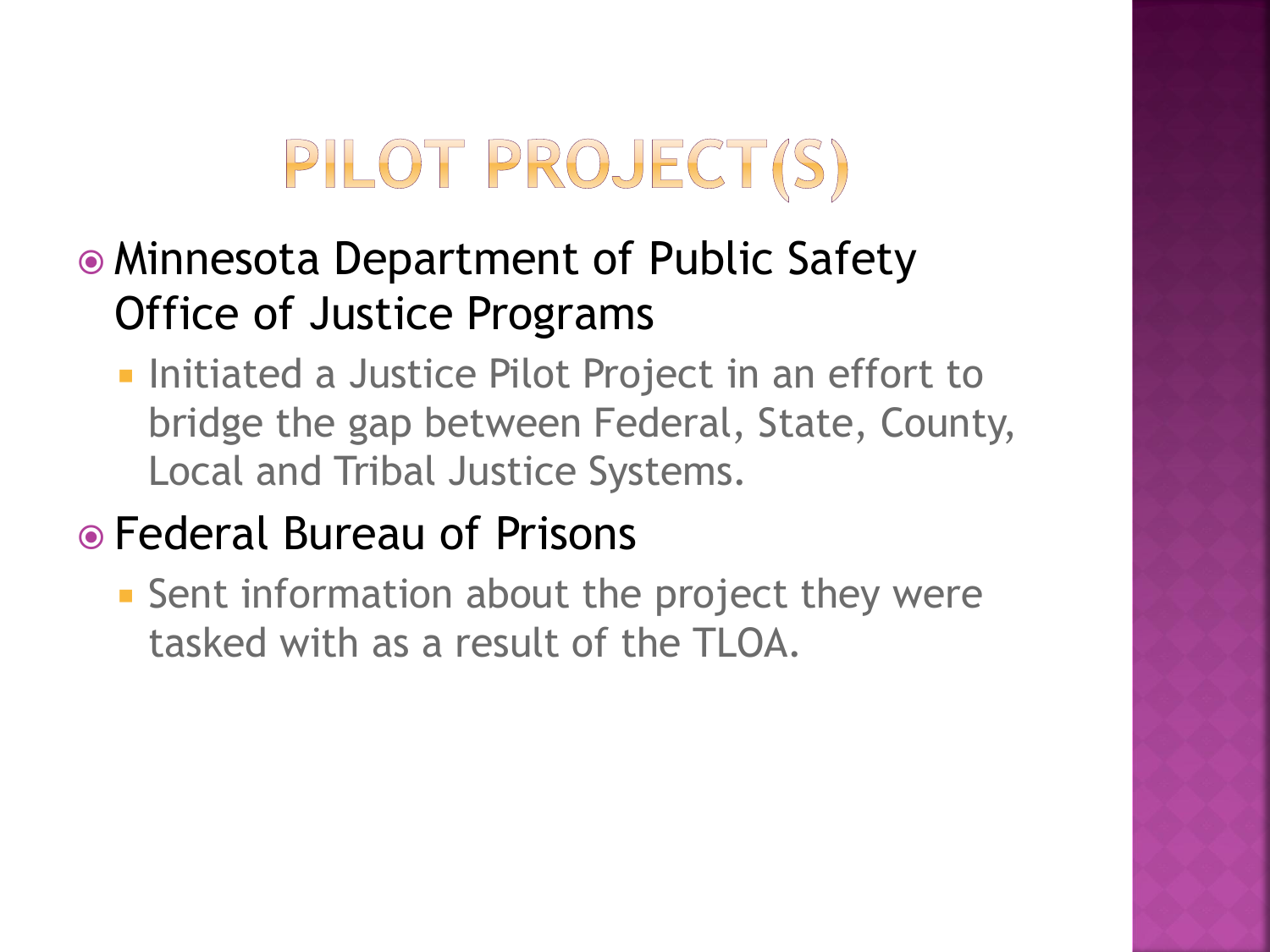## TRIBAL LAW AND ORDER REQUEST APPROVED

- March 14, 2013 White Earth Tribal Chairwoman Erma Vizenor and the White Earth Tribal Council received a telephone call from Mr. Tracy Toulou announcing that our application was approved.
- Letters dated March 14, 2013 were later received of the official notification.
- Effective June 1, 2013 General Crimes and Major Crimes can be prosecuted by the Federal Government.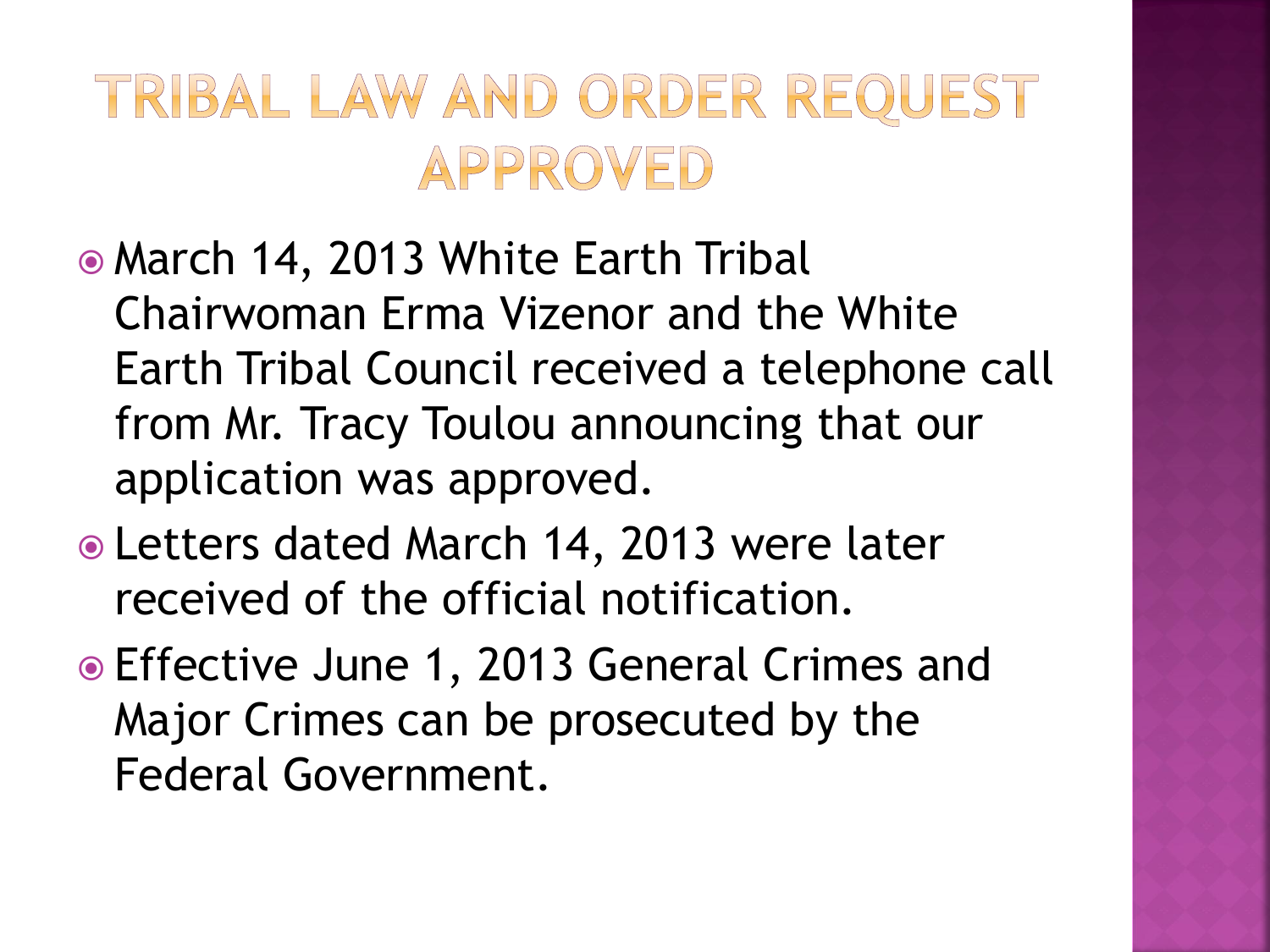## CONGRATULATORY LETTER FROM THE DEPUTY ATTORNEY GENERAL



Office of the Deputy Attorney (General Illanhington, O.C. 20530

#### March 14, 2013

Chairwoman Erma Vizcnor White Earth Reservation Tribal Council P.O. Box 418 White Earth, Minnesota 56591

#### Dear Chairwoman Vizenor:

This is in response to the request of the White Earth Nation of Oilbwe that the Department of Justice accept concurrent jurisdiction over crimes occurring within the White Earth Indian reservation pursuant to the Tribal Law and Order Act of 2010 and regulations implementing that Act, 18 U.S.C. § 1162(d) and 28 C.F.R. § 50.25. The request of the White Earth Nation is the first such request I have received for consideration.

The Tribal Law and Order Act granted the Department of Justice discretion to accept concurrent Federal jurisdiction to prosecute violations of 18 U.S.C. §§ 1152 and 1153 within areas of Indian country that are subject to State criminal jurisdiction under Public Law 280. A decision to assume Federal criminal jurisdiction over a particular Tribe's Indian country under Section 1162(d) is made by the Deputy Artomey General after written request by the Tribe. In accordance with Department of Justice regulations, we have carefully considered the information provided by the White Earth Nation, as well as by the Office of Trihal Justice, the Executive Office for United States Attorneys, the Federal Bureau of Investigation, the United States Attorney's Office for the District of Minnesota, the Federal district court, State and local law enforcement and prosecution partners, and other sources. See 28 U.S.C. § 50.25(d).

I am pleased to inform you that the Department consents to the request for concurrent Federal criminal jurisdiction over the Indian country of the White Earth Nation. To allow the parties involved sufficient time to establish appropriate guidelines and procedures to effectuate. concurrent Federal jurisdiction on the White Earth reservation, this decision will take effect June 1, 2013.

Given the specific facts and circumstances relevant to the request of the White Earth Nation, the information we have received supports the conclusion that assumption of Federal criminal jurisdiction offers the potential for improving public safety and eriminal law enforcement for the members of the Tribe. Under the specific circumstances that exist on the White Earth reservation, we anticipate that the Federal government will be able to rely on existing relationships to establish the necessary coordination with Tribal. State and local law enforcement officials that share concurrent jurisdiction on the reservation. In our experience, such cooperation is often essential to the success of public safety efforts in Indian country.

Letter to Chairwoman Erma Vizenor Page 2

The Department of Justice's consent to the Tribe's request means that the Federal government will assume concurrent jurisdiction to prosecute violations of Sections 1152 and 1153, and will also retain its existing jurisdiction to prosecute crimes of general applicability, such as organized drug trafficking. The Department's jurisdiction will be concurrent to, and will in no way change, the existing jurisdiction of Tribal, State, or Jocal law enforcement agencies. We intend to work cooperatively with the Tribe's law enforcement officials and other law enforcement partners having criminal jurisdiction on the White Earth reservation.

As in all cases in which the Department exercises Federal criminal jurisdiction, whether in Indian country or elsewhere, decisions regarding whether or not the Department of Justice will investigate or bring charges for a crime arising on the White Earth reservation, and any other Federal prosecutorial decisions, will be made solely by Department of Justice officials. Assumption of jurisdiction does not mean that the Department of Justice will prosecute all crimes, or even all major criminal cases occurring on the reservation. Rather, consistent with its exercise of prosecutorial discretion in all criminal matters, the Department will determine which cases can most effectively be prosecuted at the Federal level and will pursue those cases. In this regard, we do not anticipate that we will bring a large number of cases: rather, we will focus on bringing cases that will have the greatest impact in increasing public safety on the White Earth reservation.

J have directed the United States Attorney's Office for the District of Minnesota, the Federal Bureau of Investigation, the Executive Office for United States Attorneys, and other affected Departmental components to immediately begin preparations for investigating and prosecuting cases occurring within the White Barth reservation. We look forward to a continuing and productive cooperation with the White Earth Nation

If you have any questions concerning this request, please do not hesitate to contact Tracy Toulou, Director of the Department's Office of Tribal Justice, at (202) 514-5994. In addition, if you have questions regarding investigations or potential cases, you may contact Deidre Annstad, Tribal Liaison for the United States Attorney's Office for the District of Minnesota, at  $(612) 664-5710.$ 

Sincerely James M. Cole Deputy Attorney General

cc: Jim Hamilton Tracy Toulou B. Todd Jones H Marshall Jamett Ronald T. Hosko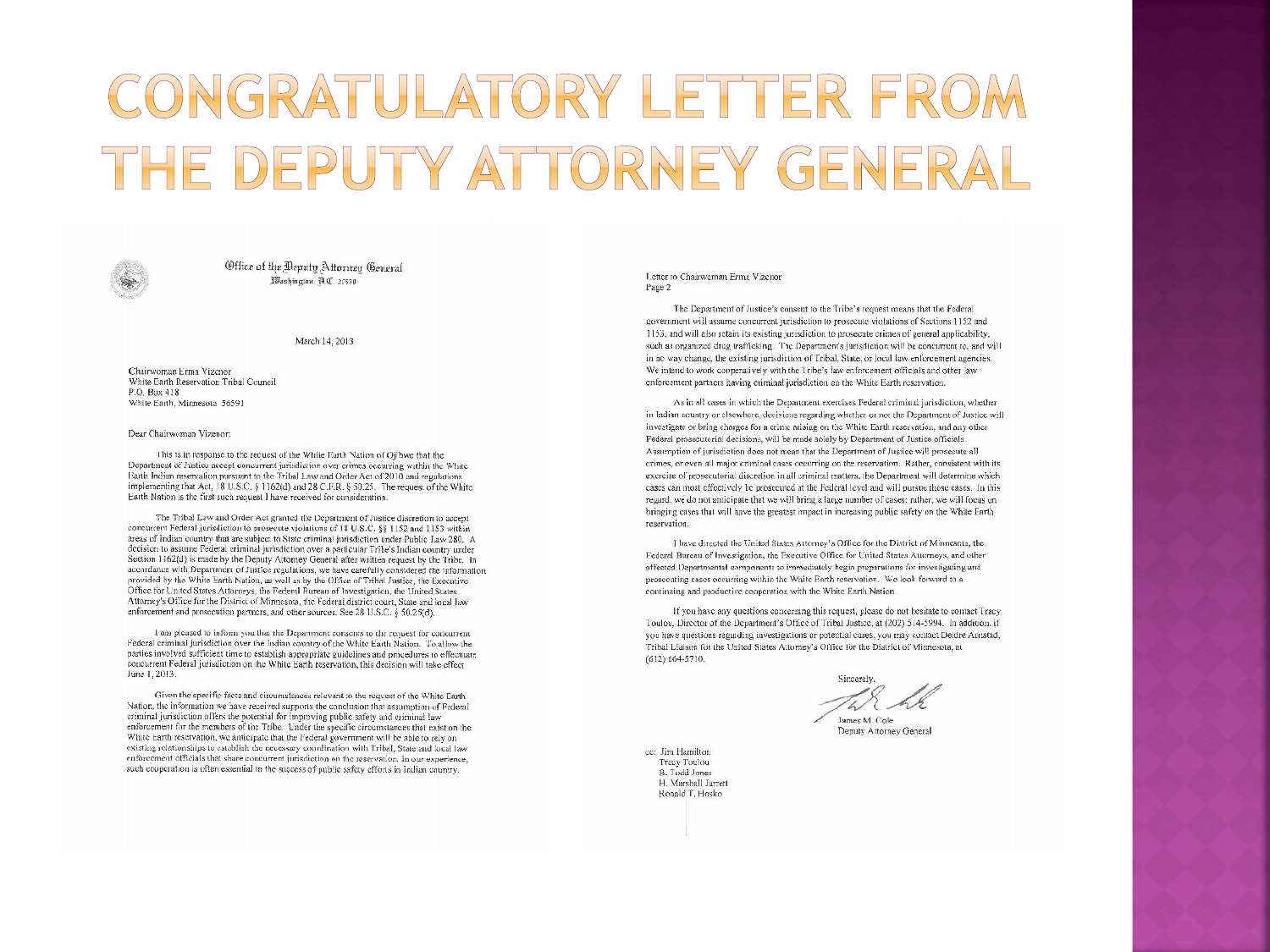#### TRIBAL LAW AND ORDER ACT OF 2010 **BENEFITS & ONGOING PRACTICES**

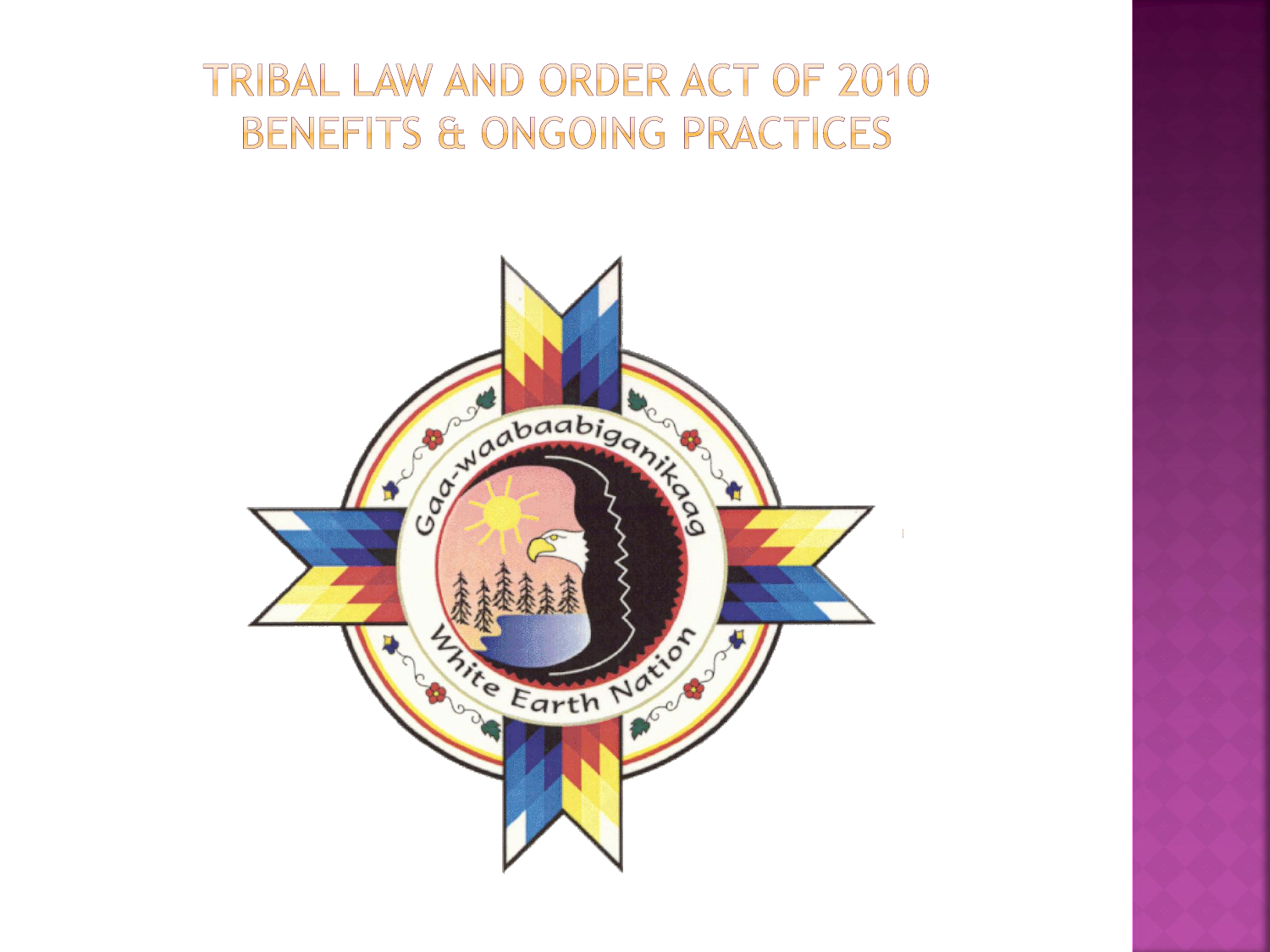## WEBCAM WAS CREATED

- **The White Earth Nation, Becker, Clearwater** and Mahnomen Counties (WEBCAM) created a Team to discuss the implementation of TLOA on the White Earth Nation.
- Monthly Meetings were set up to formulate a working plan.
- Every entity with interest from the Federal, State, County, Local and Tribal government are invited to participate on this Team
- A rough draft of a TLOA Prosecutorial Flow Chart was generated.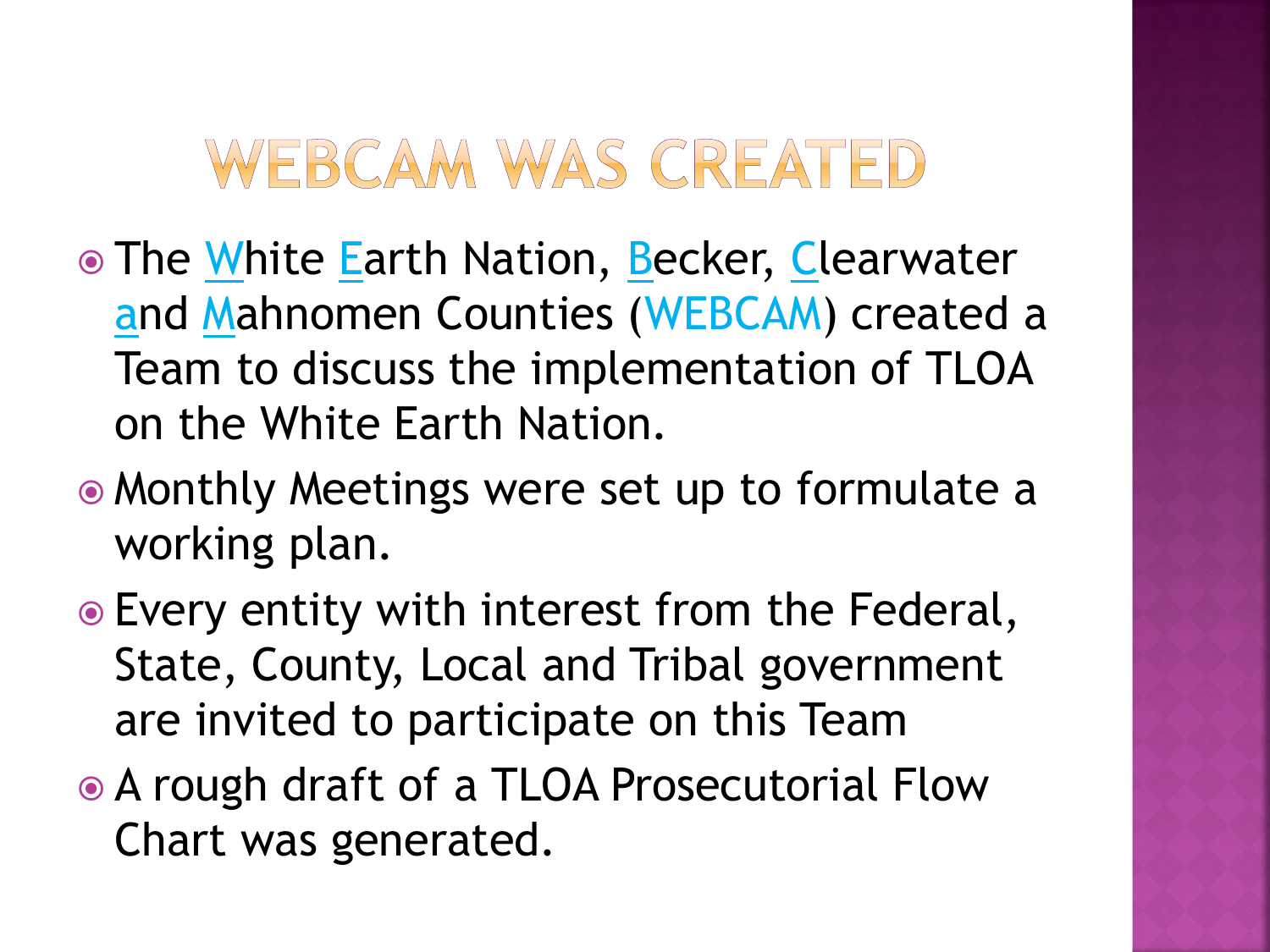## PROSECUTION FLOW CHART

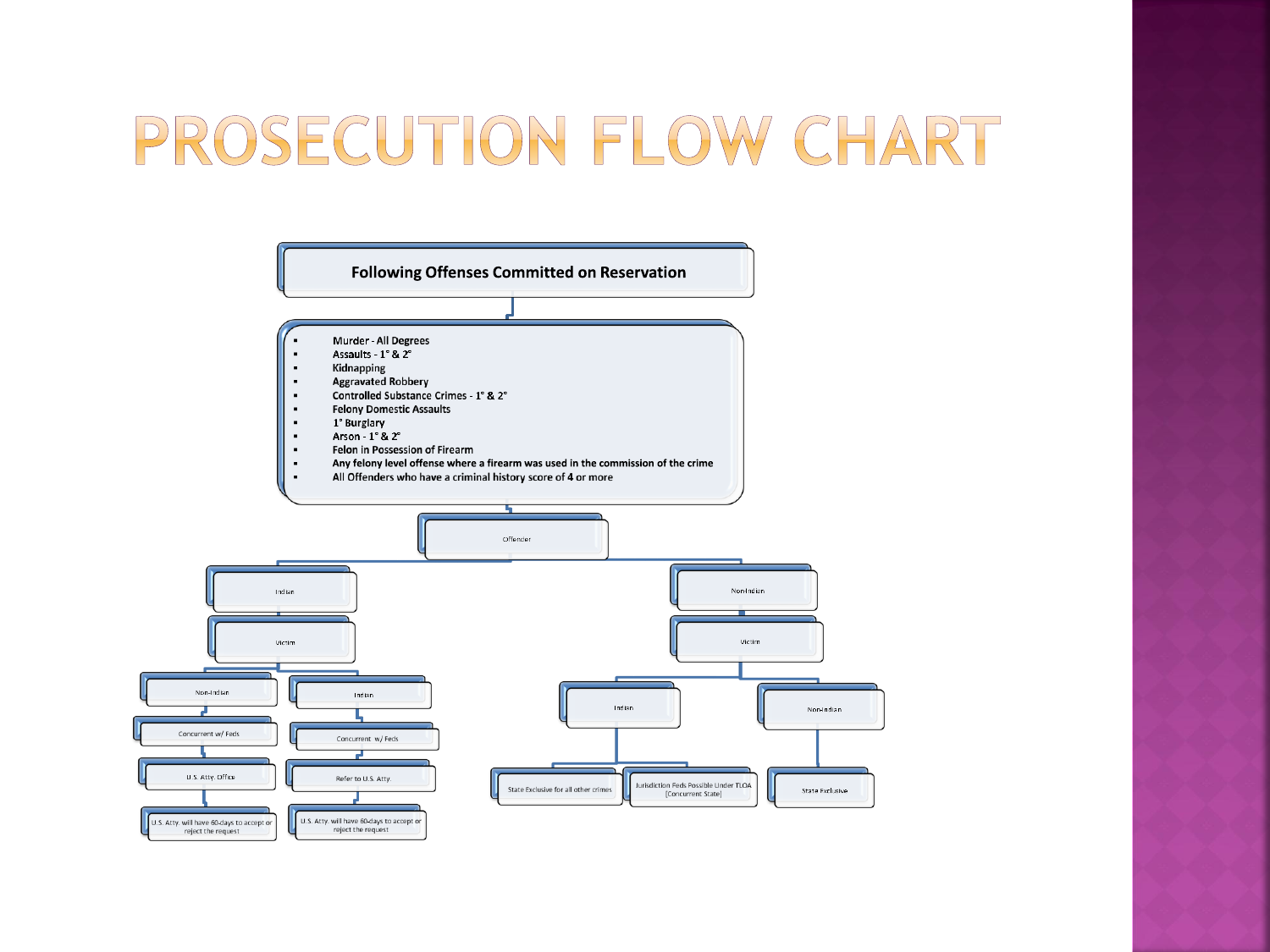# BUILDING RELATIONSHIPS

- **■** Better relationships between all the County Sheriffs and the White Earth Chief of Police.
	- **Discussing unifying the Cooperative Agreements**
	- **Radio infrastructure in process**
	- **Combined RMS System**
	- **EXCONTINUE TO have open discussions at monthly** WEBCAM meetings
- Better relationships between all the County Attorneys, the White Earth Chief of Police and the White Earth Tribal Attorney.
	- **Better prosecution of cases presented**
	- **Search warrants seem to come easier and quicker**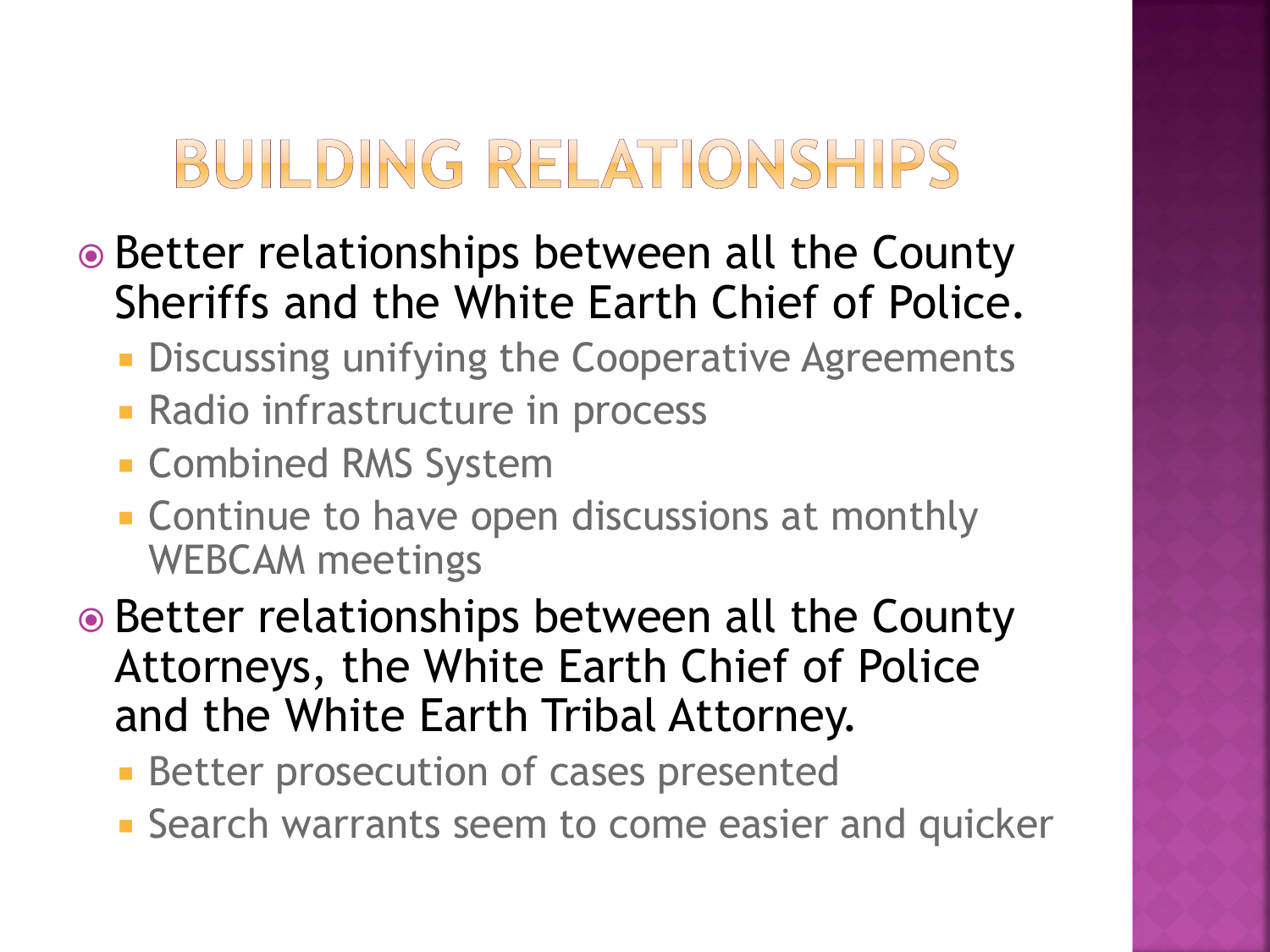# PROSECUTION GUIDELINES

- May 31, 2013 Criminal Prosecution Guidelines for the District of Minnesota US Attorney's Office were sent out by electronic email outlining what/how they would consider a case for prosecution.
- Not available for disbursement.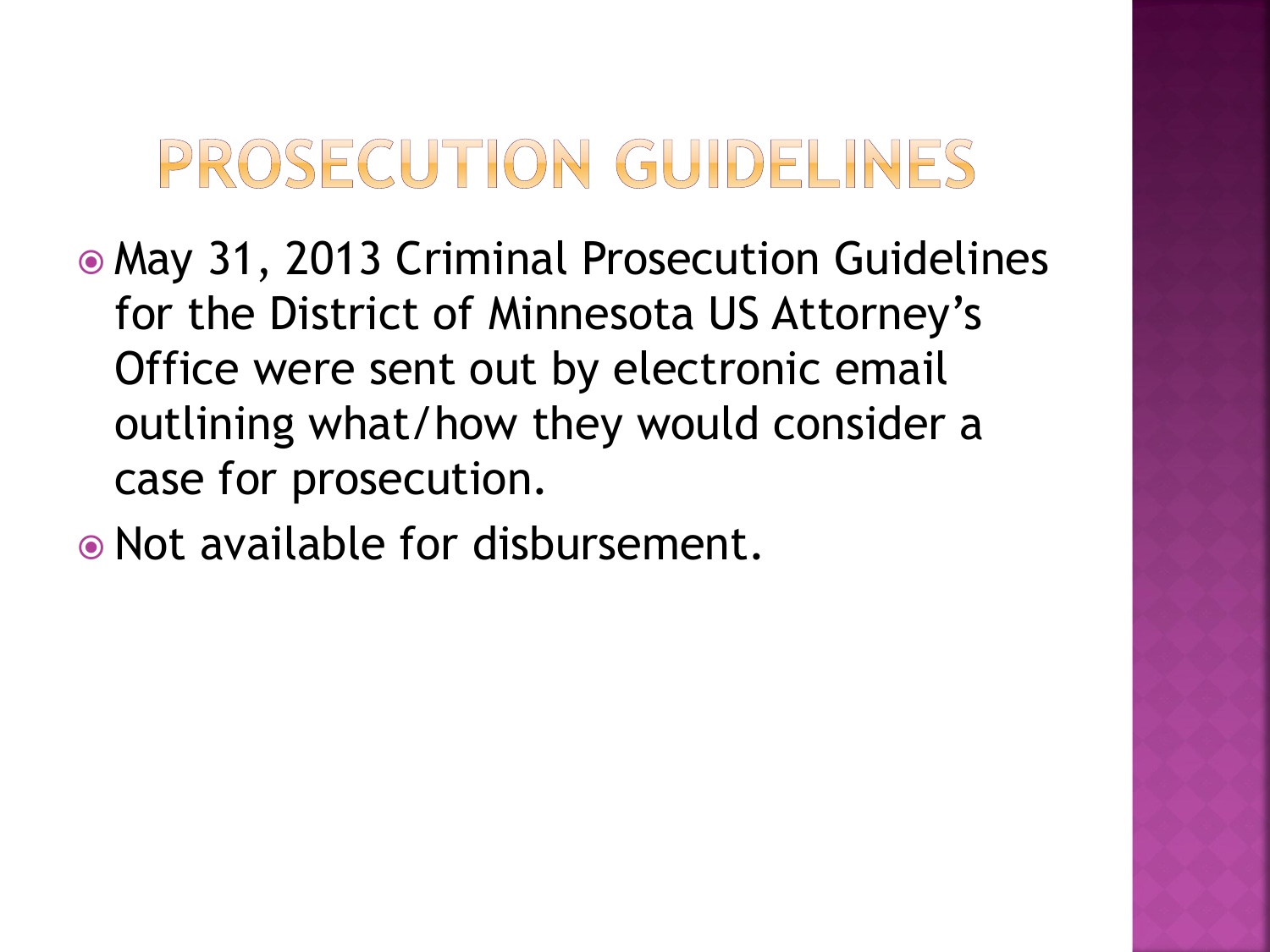## **CASES REFERRED**

#### Domestic violence

- **Suspect had a short barrel shot gun**
- **Career criminal**
- Case was referred with approval by all of the County Attorneys and the Tribal Attorney
- **Suspect plead**
- **Pre-sentence Investigation being completed**

#### • Drug dealer

- **Suspect is one of the main suppliers**
- **Vehicle stopped produced small amount**
- **Presented to the US Attorney**
- **Denied to prosecute**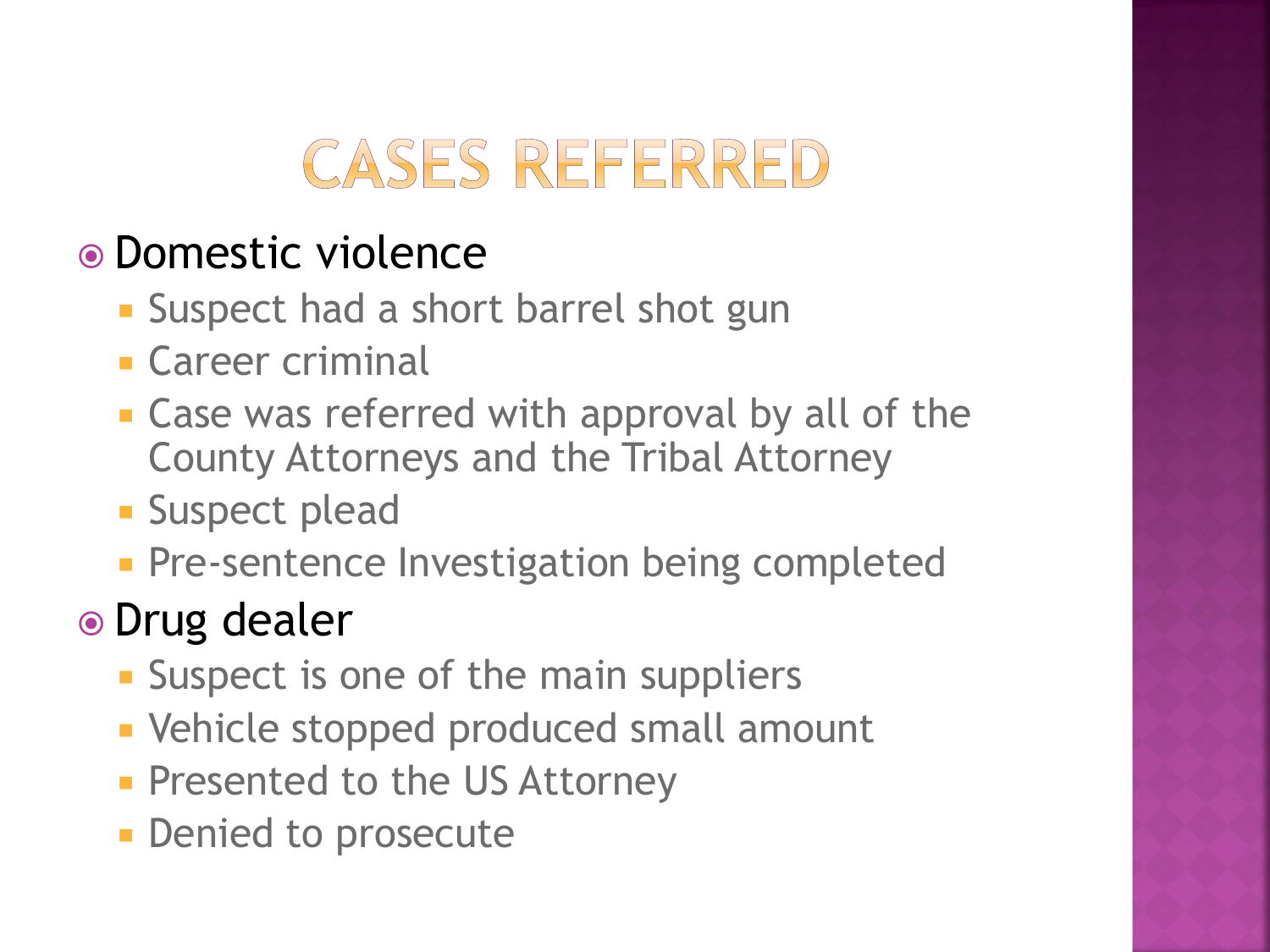#### TRIBAL LAW AND ORDER ACT OF 2010